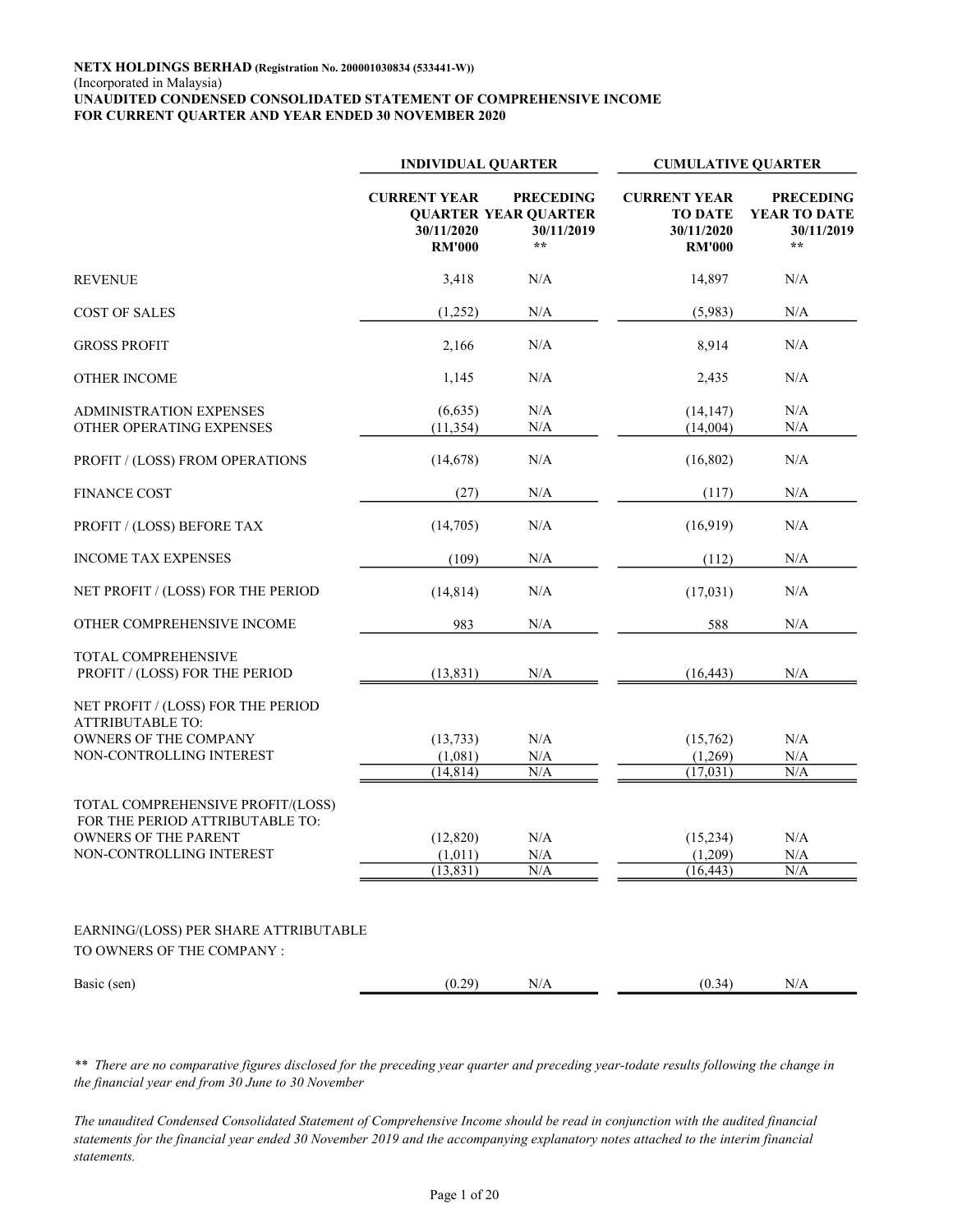#### NETX HOLDINGS BERHAD (Registration No. 200001030834 (533441-W)) (Incorporated in Malaysia) UNAUDITED CONDENSED CONSOLIDATED STATEMENT OF FINANCIAL POSITION AS AT 30 NOVEMBER 2020 AS AT AS AT

|                                                    | AS A I<br>30 Nov 2020<br>Unaudited<br><b>RM'000</b> | A9 A I<br>30 Nov 2019<br><b>Audited</b><br><b>RM'000</b> |
|----------------------------------------------------|-----------------------------------------------------|----------------------------------------------------------|
| <b>ASSETS</b>                                      |                                                     |                                                          |
| <b>NON-CURRENT ASSETS</b>                          |                                                     |                                                          |
| Property, Plant and Equipment                      | 12,009                                              | 10,568                                                   |
| <b>Right Of Use Asset</b>                          | 58                                                  |                                                          |
| <b>Intangible Assets</b>                           | 13,853                                              | 20,792                                                   |
| Marketable Securities                              | 13,524<br>39,444                                    | 7,326<br>38,686                                          |
| <b>CURRENT ASSETS</b>                              |                                                     |                                                          |
| Inventories                                        | 2                                                   | 16                                                       |
| <b>Trade Receivables</b>                           | 7,968                                               | 4,062                                                    |
| Other Receivables, Deposits and Prepayment         | 19,292                                              | 2,162                                                    |
| Tax Recoverable                                    |                                                     | 1                                                        |
| Short Term Investment                              | 40,055                                              |                                                          |
| Cash and Bank Balances                             | 60,993                                              | 35,229                                                   |
|                                                    | 128,310                                             | 41,470                                                   |
| <b>TOTAL ASSETS</b>                                | 167,754                                             | 80,156                                                   |
| <b>EQUITIES AND LIABILITIES</b>                    |                                                     |                                                          |
| <b>EQUITY ATTRIBUTABLE TO OWNERS OF THE PARENT</b> |                                                     |                                                          |
| Share Capital                                      | 205,877                                             | 103,280                                                  |
| Warrant Reserve                                    | 54,505                                              |                                                          |
| Foreign Exchange Reserve                           | 354                                                 | (174)                                                    |
| <b>Retained Profits</b>                            | (94, 365)<br>166,371                                | (24,098)<br>79,008                                       |
| Non-Controlling Interest                           | (3,910)                                             | (2,701)                                                  |
| <b>TOTAL EQUITY</b>                                | 162,461                                             | 76,307                                                   |
|                                                    |                                                     |                                                          |
| <b>NON-CURRENT LIABILITIES</b>                     |                                                     |                                                          |
| Long Term Borrowing (Mortgage)                     | 1,658                                               | 1,779                                                    |
|                                                    | 1,658                                               | 1,779                                                    |
| <b>CURRENT LIABILITIES</b>                         |                                                     |                                                          |
| <b>Trade Payables</b>                              | 2,480                                               | 422                                                      |
| Other Payables and Accruals                        | 309                                                 | 1,198                                                    |
| Lease Liability                                    | 59                                                  |                                                          |
| Deferred Income                                    | 344                                                 | 121                                                      |
| Short Term Borrowing (Mortgage)<br>Tax liabilities | 336                                                 | 329                                                      |
|                                                    | 107<br>3,635                                        | $\overline{\phantom{a}}$<br>2,070                        |
|                                                    |                                                     |                                                          |
| <b>TOTAL LIABILITIES</b>                           | 5,293                                               | 3,849                                                    |
| <b>TOTAL EQUITIES AND LIABILITIES</b>              | 167,754                                             | 80,156                                                   |
| Net Assets per share attributable to owners        |                                                     |                                                          |
| of the Company (RM)                                | 0.03                                                | 0.02                                                     |

The unaudited Condensed Consolidated Statement of Financial Position should be read in conjunction with the audited financial statements for the financial year ended 30 November 2019 and the accompanying explanatory notes attached to the interim financial statements.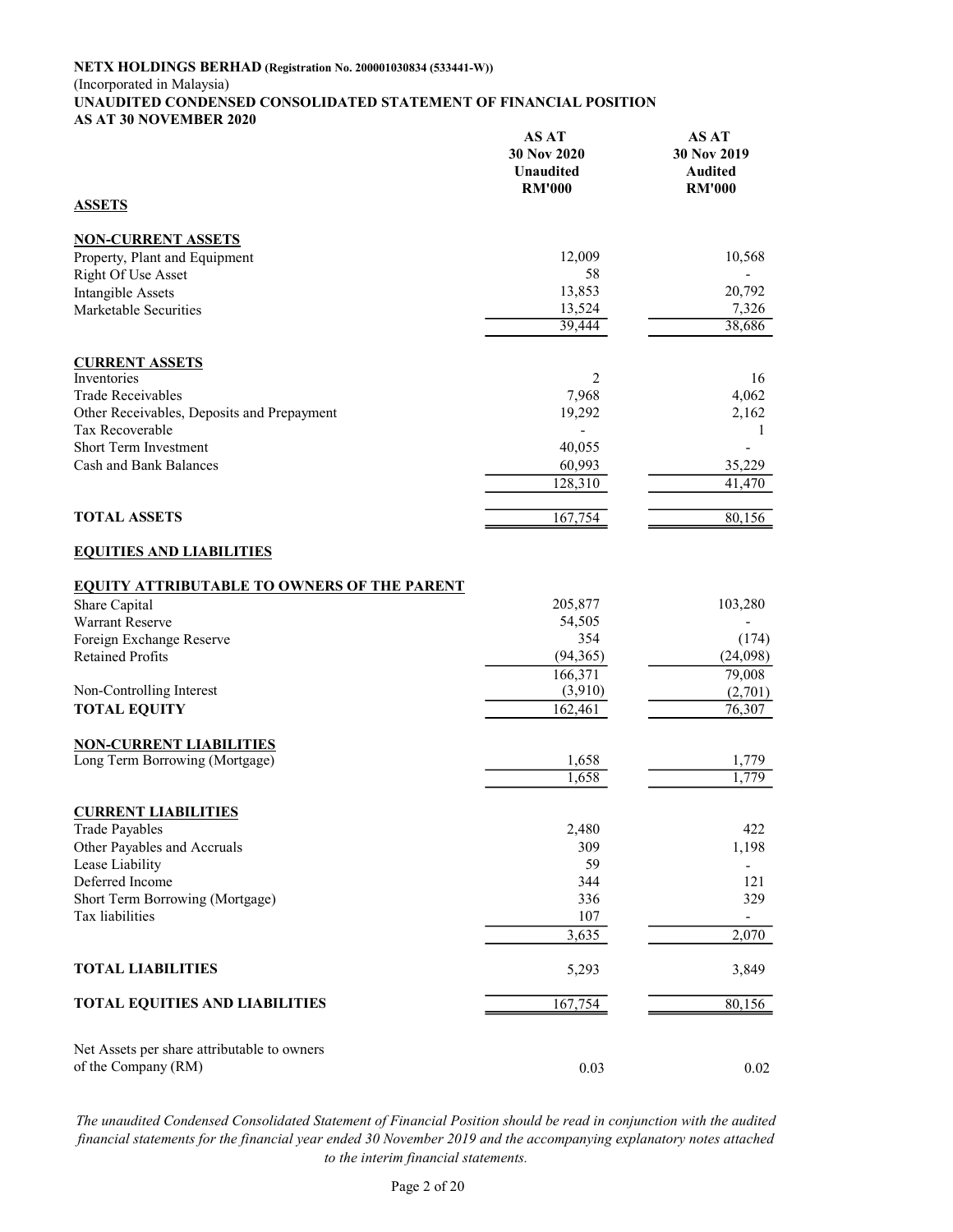#### NETX HOLDINGS BERHAD (Registration No. 200001030834 (533441-W)) (Incorporated in Malaysia) UNAUDITED CONDENSED CONSOLIDATED STATEMENT OF CHANGES IN EQUITY FOR YEAR ENDED 30 NOVEMBER 2020

|                                                                                             |                                |                                 |                                 | <b>ATTRIBUTABLE TO OWNER OF THE PARENT-</b> |                                |               |                                                     |                               |
|---------------------------------------------------------------------------------------------|--------------------------------|---------------------------------|---------------------------------|---------------------------------------------|--------------------------------|---------------|-----------------------------------------------------|-------------------------------|
|                                                                                             |                                | <b>NON - DISTRIBUTABLE</b>      |                                 |                                             | <b>DISTRIBUTABLE</b>           |               |                                                     |                               |
|                                                                                             | <b>SHARE</b><br><b>CAPITAL</b> | <b>SHARE OPTION WARRANT</b>     |                                 | <b>FOREIGN</b><br><b>EXCHANGE</b>           | <b>ACCUMULATED</b>             | <b>TOTAL</b>  | <b>NON</b><br><b>CONTROLLING</b><br><b>INTEREST</b> | <b>TOTAL</b><br><b>EQUITY</b> |
|                                                                                             | <b>RM'000</b>                  | <b>RESERVE</b><br><b>RM'000</b> | <b>RESERVE</b><br><b>RM'000</b> | <b>RESERVE</b><br><b>RM'000</b>             | <b>LOSSES</b><br><b>RM'000</b> | <b>RM'000</b> | <b>RM'000</b>                                       | <b>RM'000</b>                 |
| As at 1 December 2019                                                                       | 103,280                        |                                 |                                 | (174)                                       | (24,098)                       | 79,008        | (2,701)                                             | 76,307                        |
| Total Comprehensive income<br>for the financial period                                      |                                |                                 |                                 | 528                                         | (15,762)                       | (15,234)      | (1,209)                                             | (16, 443)                     |
| Transactions with owners:                                                                   |                                |                                 |                                 |                                             |                                |               |                                                     |                               |
| <b>Share Issuance</b>                                                                       | 9,359                          |                                 |                                 |                                             |                                | 9,359         |                                                     | 9,359                         |
| Share options granted under SIS                                                             |                                | 1,677                           |                                 |                                             |                                | 1,677         |                                                     | 1,677                         |
| Issuance of shares under SIS                                                                | 11,840                         | (1,677)                         |                                 |                                             |                                | 10,163        |                                                     | 10,163                        |
| Issuance of Right shares                                                                    | 81,398                         | $\blacksquare$                  |                                 |                                             |                                | 81,398        |                                                     | 81,398                        |
| Allocation of Warrant reserve                                                               | $\sim$                         | $\overline{\phantom{a}}$        | 54,505                          |                                             | (54, 505)                      |               |                                                     |                               |
| As at 30 November 2020                                                                      | 205,877                        |                                 | 54,505                          | 354                                         | (94, 365)                      | 166,371       | (3,910)                                             | 162,461                       |
| As at 1 December 2018 **                                                                    | N/A                            | N/A                             | N/A                             | N/A                                         | N/A                            | N/A           | N/A                                                 | N/A                           |
| Net profit for the financial year representing<br>total comprehensive income for the period | N/A                            | N/A                             | N/A                             | N/A                                         | N/A                            | N/A           | N/A                                                 | N/A                           |
| Transactions with owners:                                                                   |                                |                                 |                                 |                                             |                                |               |                                                     |                               |
| Share issuance during the year                                                              | N/A                            | N/A                             | N/A                             | N/A                                         | N/A                            | N/A           | N/A                                                 | N/A                           |
| Share options granted under SIS                                                             | N/A                            | N/A                             | N/A                             | N/A                                         | N/A                            | N/A           | N/A                                                 | N/A                           |
| Issuance of shares under SIS                                                                | $\rm N/A$                      | N/A                             | N/A                             | N/A                                         | N/A                            | N/A           | N/A                                                 | N/A                           |
| As at 30 November 2019                                                                      | N/A                            | N/A                             | N/A                             | N/A                                         | N/A                            | N/A           | N/A                                                 | N/A                           |

\*\* There are no comparative figures disclosed for the preceding year following the change in the financial year end from 30 June to 30 November

The unaudited Condensed Statement of Changes in Equity should be read in conjunction with the audited financial statements for the financial year ended 30 November 2019 and the accompanying explanatory notes attached to the interim financial statements.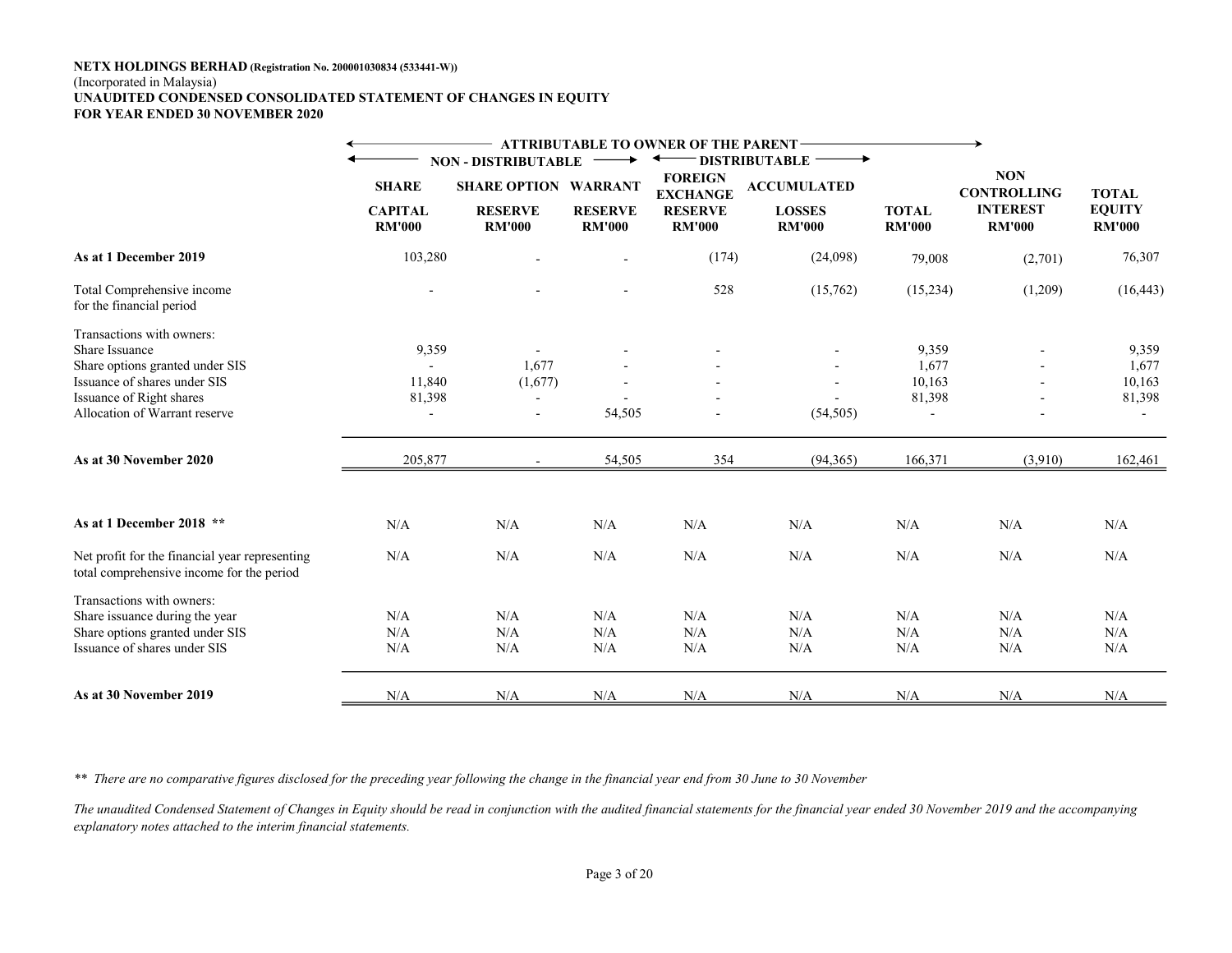#### NETX HOLDINGS BERHAD (Registration No. 200001030834 (533441-W)) (Incorporated in Malaysia) UNAUDITED CONDENSED CONSOLIDATED STATEMENT OF CASH FLOWS FOR YEAR ENDED 30 NOVEMBER 2020

|                                                        | <b>CURRENT YEAR</b><br><b>TO DATE</b><br>30/11/2020<br><b>RM'000</b> | <b>PRECEDING YEAR</b><br><b>TO DATE</b><br>30/11/2019<br>$* *$ |
|--------------------------------------------------------|----------------------------------------------------------------------|----------------------------------------------------------------|
| <b>CASH FLOWS FROM OPERATING ACTIVITIES</b>            |                                                                      |                                                                |
| Profit / (Loss) before taxation                        | (16,919)                                                             | N/A                                                            |
| Adjustment for:                                        |                                                                      |                                                                |
| Depreciation of property, plant and equipment          | 2,456                                                                | N/A                                                            |
| Depreciation of Right of use assets                    | 116                                                                  |                                                                |
| Amortisation of intangible assets                      | 1,225                                                                | N/A                                                            |
| Amortisation of deferred income                        | (207)                                                                | N/A                                                            |
| Allowance for doubtful debts                           | 148                                                                  | N/A                                                            |
| Intangible assets written off                          | 19                                                                   | N/A                                                            |
| Impairment on intangible assets                        | 8,052                                                                | N/A                                                            |
| Inventories written off                                | 14                                                                   | N/A                                                            |
| Bad debts written off                                  | 65                                                                   | N/A                                                            |
| Share-based payment expenses accrued                   | 1,677                                                                | N/A                                                            |
| Property, plant and equipment written off              | 627                                                                  | N/A                                                            |
| Loss on fair value revaluation on investment           | 2,102                                                                | N/A                                                            |
| Unrealised foreign exchange (gain)/loss                | 2,336                                                                | N/A                                                            |
| Interest expense                                       | 117                                                                  | N/A                                                            |
| Interest income                                        | (1,647)                                                              | N/A                                                            |
| Operating (loss)/profit before working capital changes | 181                                                                  | N/A                                                            |
| Decrease / (Increase) in current assets                | (24,761)                                                             | N/A                                                            |
| Increase / (Decrease) in current liabilities           | (38)                                                                 | N/A                                                            |
| Advance receipts for deferred income                   | 430                                                                  | N/A                                                            |
| <b>Cash Used in Operations</b>                         | (24, 188)                                                            | N/A                                                            |
| Tax Refund / (Paid)                                    | (4)                                                                  | N/A                                                            |
| Interest received                                      | 1,647                                                                | N/A                                                            |
| Interest paid                                          | (117)                                                                | N/A                                                            |
| <b>Net Cash Used in Operations</b>                     | (22, 662)                                                            | N/A                                                            |
| <b>CASH FLOWS FROM INVESTING ACTIVITIES</b>            |                                                                      |                                                                |
| Purchase of property, plant and equipment              | (1,017)                                                              | N/A                                                            |
| Acquisition of intangible assets                       | (2, 471)                                                             | N/A                                                            |
| Investment on quoted shares                            | (8, 442)                                                             |                                                                |
| <b>Net Cash From/(Used in) Investing Activities</b>    | (11,930)                                                             | N/A                                                            |
| <b>CASH FLOW FROM FINANCING ACTIVITIES</b>             |                                                                      |                                                                |
| Proceed from issuance of shares                        | 100,919                                                              | N/A                                                            |
| Repayment of term loans                                | (114)                                                                | N/A                                                            |
| Repayment of lease liabilities                         | (115)                                                                | N/A                                                            |
| <b>Net Cash Used in Financing Activities</b>           | 100,690                                                              | N/A                                                            |
| NET CHANGE IN CASH AND CASH EQUIVALENTS                | 66,098                                                               | N/A                                                            |
|                                                        |                                                                      |                                                                |
| CASH AND CASH EQUIVALENTS BROUGHT FORWARD              | 35,229                                                               | N/A                                                            |
| EFFECT ON FOREIGN CURRENCY TRANSLATION                 | (279)                                                                | N/A                                                            |
| CASH AND CASH EQUIVALENTS CARRIED FORWARD              | 101,048                                                              | N/A                                                            |
| Cash and cash equivalents at end of year consist of :- |                                                                      |                                                                |
| Cash and bank balances                                 | 60,993                                                               | N/A                                                            |
| Short Term Investment                                  | 40,055                                                               | N/A                                                            |
|                                                        | 101,048                                                              | N/A                                                            |

\*\* There are no comparative figures disclosed for the preceding year following the change in the financial year end from 30 June to 30 November

The unaudited Condensed Consolidated Statement of Cash Flow should be read in conjunction with the audited financial statements for the financial period ended 30 November 2019 and the accompanying explanatory notes attached to the interim financial statements.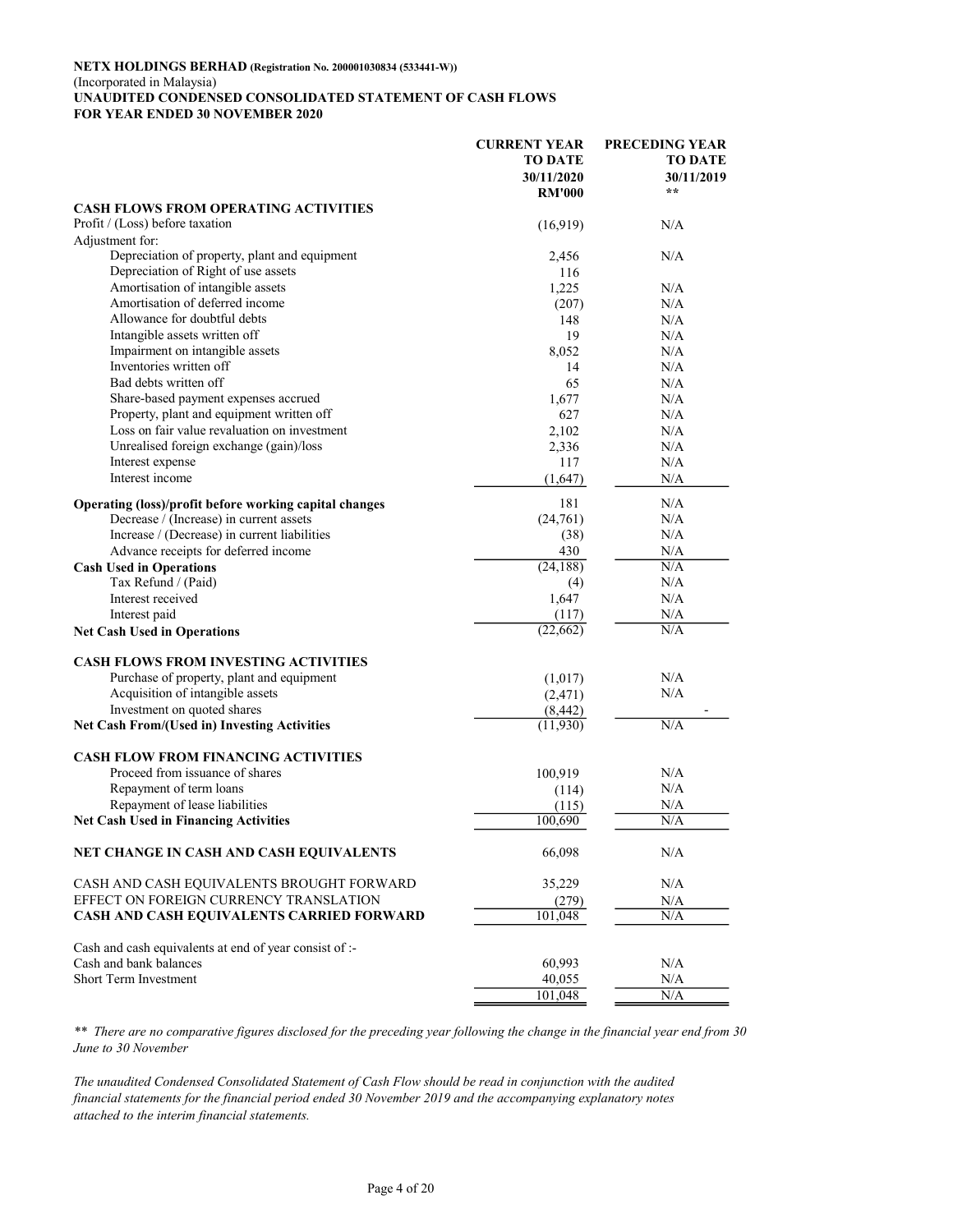### NETX HOLDINGS BERHAD (Registration No. 200001030834 (533441-W))

(Incorporated in Malaysia)

# NOTES TO THE FINANCIAL STATEMENTS FOR CURRENT QUARTER AND YEAR ENDED 30 NOVEMBER 2020

# A. EXPLANATORY NOTES

# A1 BASIS OF PREPARATION OF THE FINANCIAL STATEMENTS

 The interim financial statements are unaudited and have been prepared in accordance with Malaysian Financial Reporting Standards ("MFRS") 134 "Interim Financial Reporting" and Paragraph 9.22 of the Listing Requirements of Bursa Malaysia Securities Berhad ("Bursa Securities") for the ACE Market.

 The report should be read in conjunction with the audited financial statements of the Group for period ended 30 November 2019. The explanatory notes attached to the quarterly financial report provide an explanation on events and transactions that are significant to an understanding of the changes in the financial position and performance of the Group since the financial period ended 30 November 2019.

 The accounting policies and methods of computation adopted by the Group in the quarterly financial report are consistent with those adopted in the audited financial statements of the Group for the financial period ended 30 November 2019 except for the adoption of the following MFRS and Amendments to MFRS:

|                           |                                                                             | Effective for annual<br>periods beginning |
|---------------------------|-----------------------------------------------------------------------------|-------------------------------------------|
|                           | <u>MFRS and IC Interpretations (Including the Consequential Amendments)</u> | on or after                               |
| MFRS 16                   | Leases                                                                      | 1 January 2019                            |
| Amendments to MFRS 9      | Financial Instruments – Prepayment Features<br>with Negative Compensation   | 1 January 2019                            |
| Amendments to MFRS<br>119 | Employees Benefits – Plan Amendment,<br><b>Curtailment or Settlement</b>    | 1 January 2019                            |
| Amendments to MFRS<br>128 | Investments in Associates and Joint Ventures                                | 1 January 2019                            |
|                           | Annual Improvements to MFRS standards 2015 - 2017 Cycle                     | 1 January 2019                            |
| IC Interpretation 23      | Uncertainty over Income Tax Treatments                                      | 1 January 2019                            |

The adoption of the above pronouncements did not have material impact on the financial statements of the Group, except as follows:

#### MFRS 16 Leases

MFRS 16, which upon the effective date superseded MFRS 117 Leases, introduces a single lease accounting for lessees on statements of financial position. A lessee recognize a right-of-use asset representing its right to use the underlying asset and a lease liability representing its obligation to make lease payment. There are recognition exemptions for short term leases and leases of low-value items. Lessor accounting remains similar to the current standard which continues to be classified as finance or operating leases.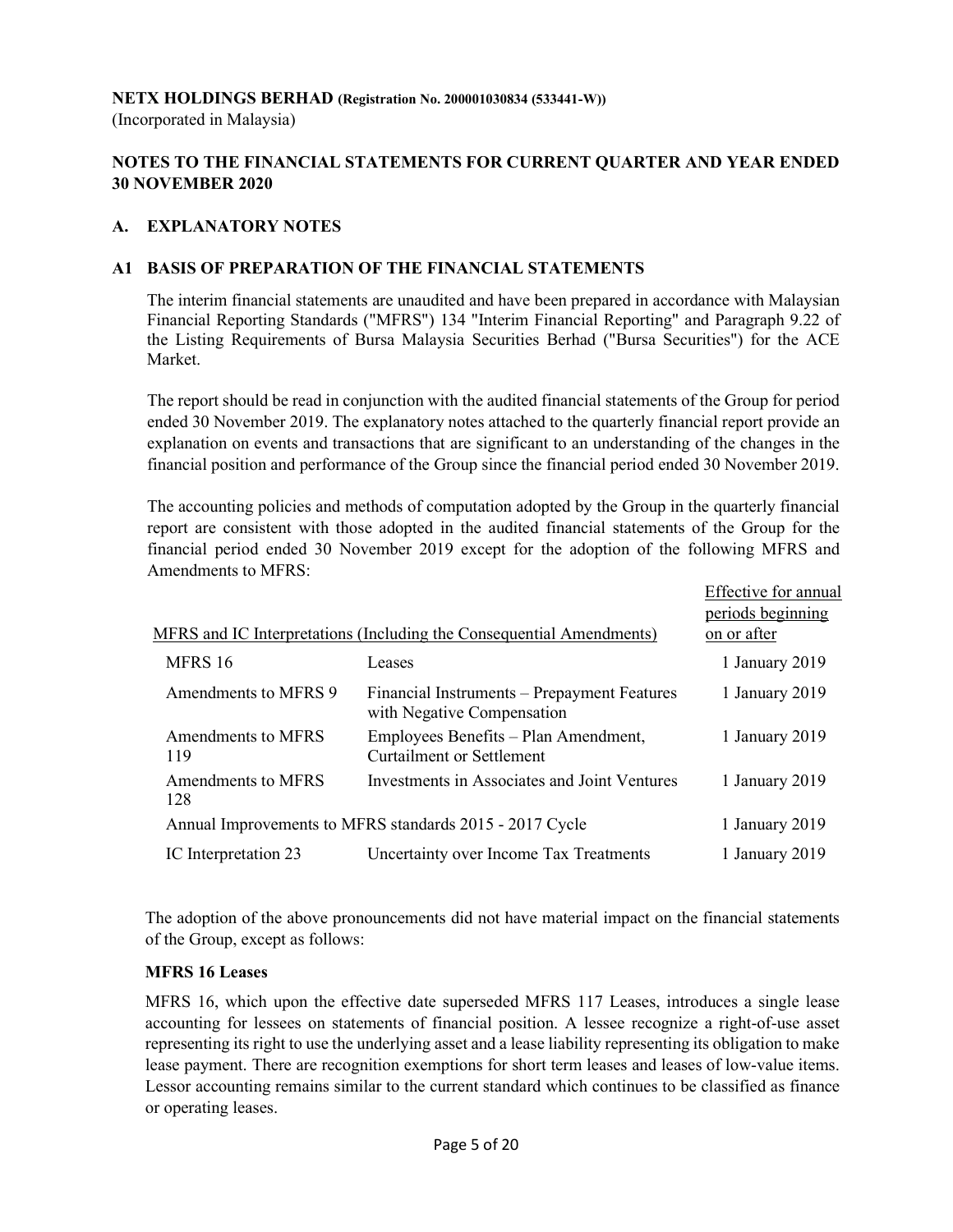# A1 BASIS OF PREPARATION OF THE FINANCIAL STATEMENTS (CONTINUED)

### MFRS 16 Leases (cont'd)

Right-of-use assets and lease liabilities are disclosed as a single line in the statement of financial position.

The Group elects to apply MFRS 16 retrospectively with no restatement of comparative and cumulative adjustments resulting from the initial application of MFRS 16 are recognized in retained profits and reserves as at 1 December 2019.

The impact on the changes to the accounting policies applied to lease contracts entered into by the Group as compared to those applied in previous financial statements are disclosed as below:

|                            | As reported<br>at 30<br><b>November</b><br>2019 | <b>Estimated</b><br>adjustments<br>due to<br>adoption of<br><b>MFS 16</b> | <b>Estimated</b><br>adjusted<br>opening<br>balance at 1<br>December 2019 |
|----------------------------|-------------------------------------------------|---------------------------------------------------------------------------|--------------------------------------------------------------------------|
| Right-of-use assets        |                                                 | 173,714                                                                   | 173,714                                                                  |
| Lease liabilities          |                                                 | (173, 714)                                                                | (173, 714)                                                               |
| <b>Accumulated lossess</b> | (24,098,074)                                    |                                                                           | (24, 98, 074)                                                            |

The following MFRS and Amendments to MFRS have been issued by MASB but are not yet effective to the Group:

|                                      |                                                                          | <b>Effective for annual</b>      |
|--------------------------------------|--------------------------------------------------------------------------|----------------------------------|
|                                      | MFRS and IC Interpretations (Including the Consequential Amendments)     | periods beginning<br>on or after |
| Amendments to MFRS 2                 |                                                                          |                                  |
|                                      | <b>Share-Based Payment</b>                                               | 1 January 2020                   |
| Amendments to MFRS 3                 | <b>Business Combinations</b>                                             | 1 January 2020                   |
| Amendment to MFRS 6                  | Exploration for and Evaluation of Mineral<br>Resources                   | 1 January 2020                   |
| Amendment to MFRS 14                 | <b>Regulatory Deferral Accounts</b>                                      | 1 January 2020                   |
| Amendment to MFRS 101                | Presentation of Financial Reporting                                      | 1 January 2020                   |
| Amendment to MFRS 108                | Accounting Policies, Change in Accounting<br><b>Estimates and Errors</b> | 1 January 2020                   |
| Amendment to MFRS 134                | <b>Interim Financial Reporting</b>                                       | 1 January 2020                   |
| Amendment to MFRS 137                | Provisions, Contingent Liabilities and Contingent<br>Assets              | 1 January 2020                   |
| Amendment to MFRS 138                | <b>Intangible Assets</b>                                                 | 1 January 2020                   |
| Amendment to IC<br>Interpretation 12 | <b>Services Concession Arrangements</b>                                  | 1 January 2020                   |
| Amendment to IC<br>Interpretation 19 | Extinguishing Financial Liabilities with Equity<br>Instruments           | 1 January 2020                   |
| Amendment to IC<br>Interpretation 20 | Stripping cost in the Production Phase of a<br>Surface Mine              | 1 January 2020                   |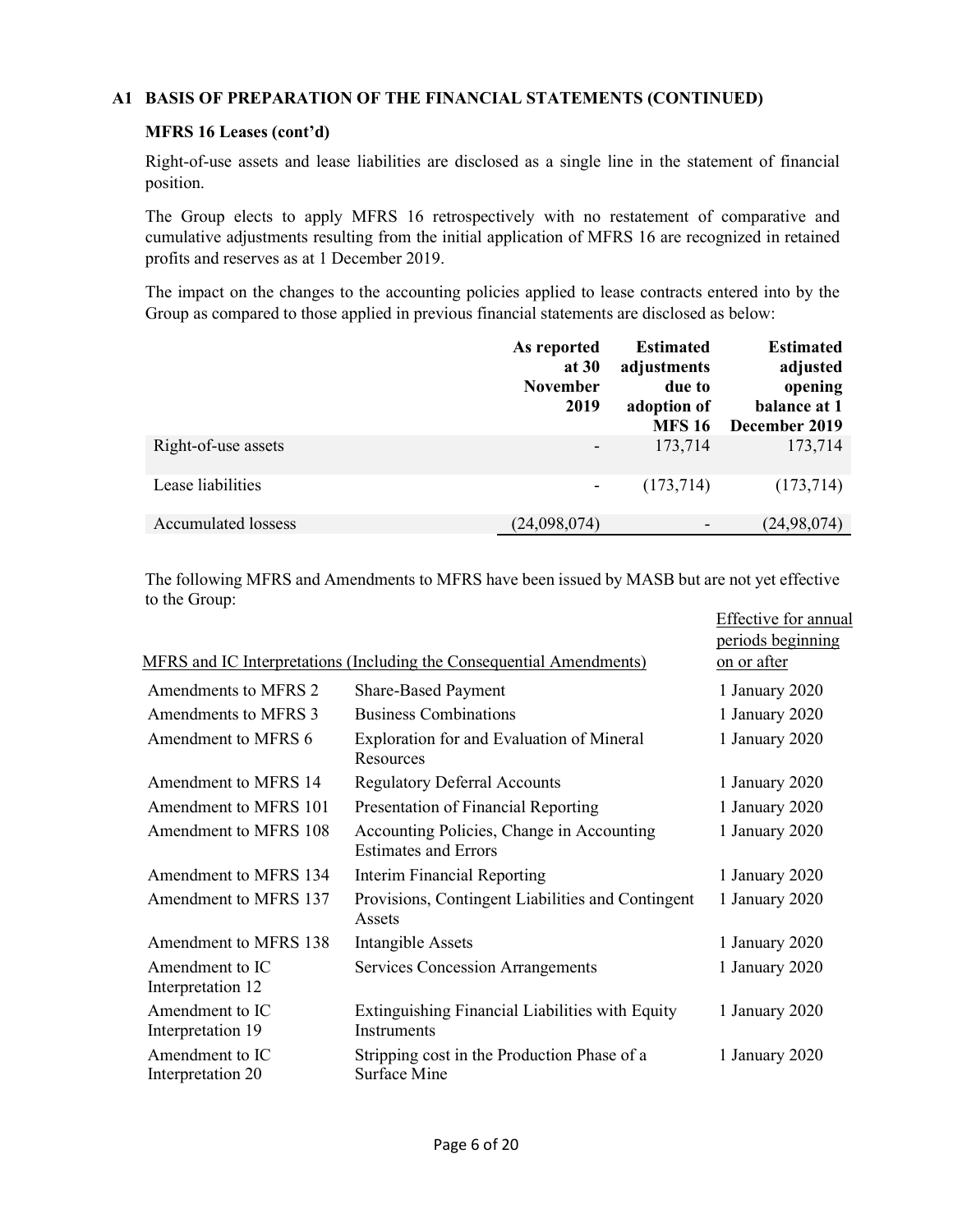| Amendment to IC<br>Interpretation 22             | Foreign Currency Transactions and Advance<br>Consideration                                                           | 1 January 2020                                                       |
|--------------------------------------------------|----------------------------------------------------------------------------------------------------------------------|----------------------------------------------------------------------|
| Amendment to IC<br>Interpretation 132            | Intangible Assets – Web Site Costs                                                                                   | 1 January 2020                                                       |
| Amendment to MFRS 9,<br>139 and 7                | Interest Rate Benchmark Reform                                                                                       | 1 January 2020                                                       |
| Amendment to MFRS 16                             | Leases: Covid-19-Related Rent Concessions                                                                            | 1 June 2020                                                          |
| MFRS 17                                          | Insurance Contracts #                                                                                                | 1 January 2021                                                       |
| Amendment to MFRS 101                            | <b>Presentation of Financial Statements</b>                                                                          | 1 January 2022                                                       |
| Annual Improvements to<br>MFRS 2018 - 2020 cycle | MFRS 1 Frist-time Adoption of MFRS<br><b>MFRS 9 Financial Instrument</b><br>MFRS 16 Leases<br>MFRS 141 Agriculture # | 1 January 2022<br>1 January 2022<br>1 January 2022<br>1 January 2022 |
| Amendment to MFRS 3                              | <b>Business Combination</b>                                                                                          | 1 January 2022                                                       |
| Amendment to MFRS 116                            | Property, Plant and Equipment                                                                                        | 1 January 2022                                                       |
| Amendment to MFRS 137                            | Provisions, Contingent Liabilities and Contingent<br><b>Assets: Onerous Contracts</b>                                | 1 January 2022                                                       |
| Amendments to MFRS 10<br>and $128$               | Sales or Contribution of Assets between an<br>Investor and its Associate or Joint Venture                            | Deferred until<br>further notice                                     |

# Not applicable to the Group's existing activities

# A2 SEASONAL OR CYCLICAL FACTORS

The business operations of the Group are not subject to any seasonal or cyclical factors.

#### A3 UNUSUAL ITEMS DUE TO THEIR NATURE, SIZE OR INCIDENCE

 There were no unusual items affecting assets, liabilities, equity, net income or cash flows during current quarter and year ended 30 November 2020.

#### A4 CHANGES IN ESTIMATES

 There were no changes in estimates that have had any material effect on current quarter and year ended 30 November 2020.

#### A5 DEBT AND EQUITY SECURITIES

 There were no issuances, cancellations, repurchases, resale and repayments of debt and equity securities during current quarter and year ended 30 November 2020 other than as disclosed below:

- 1) 200,000,000 ordinary shares were issued under Share Issuance Scheme during 1<sup>st</sup> quarter.
- 2) 368,484,500 ordinary shares were issued under Share Issuance Scheme during  $2<sup>nd</sup>$  quarter
- 3) 390,038,800 ordinary shares were issued under Private Placement during  $2<sup>nd</sup>$  quater quarter
- 4) 186,961,000 ordinary shares were issued under Share Issuance Scheme during  $3<sup>rd</sup>$  quarter.
- 5) 459,891,000 ordinary shares were issued under Private Placement during  $3<sup>rd</sup>$  quarter.
- 6) On 25 September 2020, the total ordinary shares of 5,245,763,316 shares were consolidated into 209,830,512 consolidated shares.
- 7) 626,136,825 ordinary shares and 313,068,412 warrants were issued under Right Issue with warrants on 27 October 2020.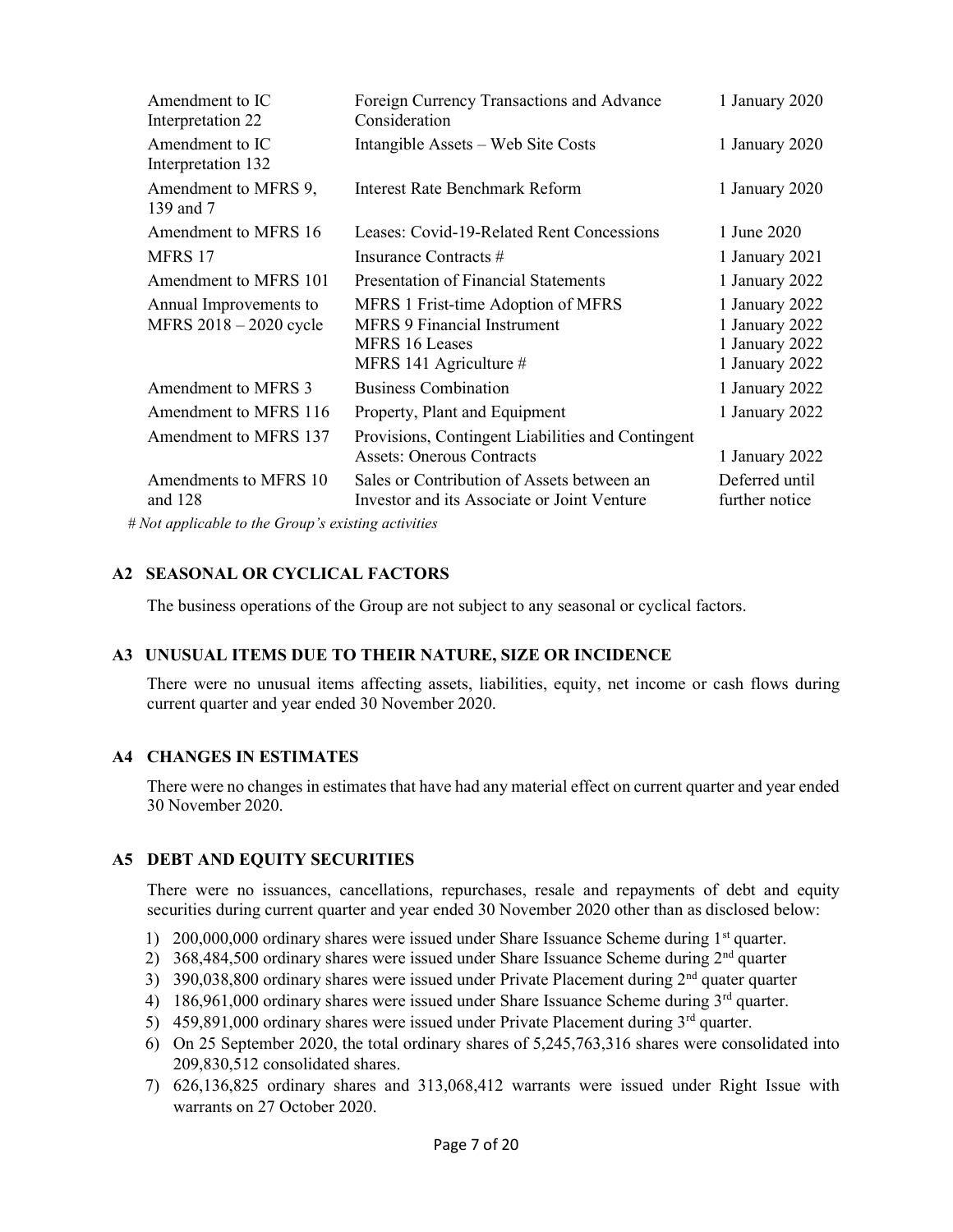# A6 DIVIDENDS PAID

No dividends were paid during current quarter and year ended 30 November 2020.

# A7 SEGMENTAL INFORMATION

The Group's operating segments are classified according to the nature of activities as follow:-

| <b>Electronic Payment services</b> | : Involved in terminal and other related services.                                                                                                                                                                                                        |
|------------------------------------|-----------------------------------------------------------------------------------------------------------------------------------------------------------------------------------------------------------------------------------------------------------|
|                                    | Non-electronic Payment services : Involved in provision of turnkey solutions on the network<br>infrastructure, security management, research and development<br>of software, system design, integration and installation and<br>provision of IT services. |
| GEM                                | : Involved in provision of reservation and planning services and<br>its related solutions.                                                                                                                                                                |

|                                               | <b>Electronic</b><br>payment<br>services | Non-<br>electronic<br>payment<br>services | <b>GEM</b>    | <b>Elimination</b> | <b>Total</b>  |
|-----------------------------------------------|------------------------------------------|-------------------------------------------|---------------|--------------------|---------------|
|                                               | <b>RM'000</b>                            | <b>RM'000</b>                             | <b>RM'000</b> | <b>RM'000</b>      | <b>RM'000</b> |
| 2020                                          |                                          |                                           |               |                    |               |
| Revenue                                       |                                          |                                           |               |                    |               |
| External revenue                              | 364                                      | 12,488                                    | 2,045         |                    | 14,897        |
| Inter-company                                 | 352                                      |                                           | 7             | (359)              |               |
|                                               | 716                                      | 12,488                                    | 2,052         | (359)              | 14,897        |
| <b>Results</b>                                |                                          |                                           |               |                    |               |
| Segment operating profit/(loss)               | (771)                                    | (1,137)                                   | (3,325)       |                    | (5,233)       |
| Other operating income                        |                                          |                                           |               |                    | 2,435         |
| Other operating expenses                      |                                          |                                           |               |                    | (14,004)      |
| Finance costs                                 |                                          |                                           |               |                    | (117)         |
| Loss before taxation                          |                                          |                                           |               |                    | (16,919)      |
| Tax expenses                                  |                                          |                                           |               |                    | (112)         |
| Loss after taxation                           |                                          |                                           |               |                    | (17,031)      |
| Non-controlling interests                     |                                          |                                           |               |                    | 1,269         |
| Loss attributable to owners of<br>the Company |                                          |                                           |               |                    | (15,762)      |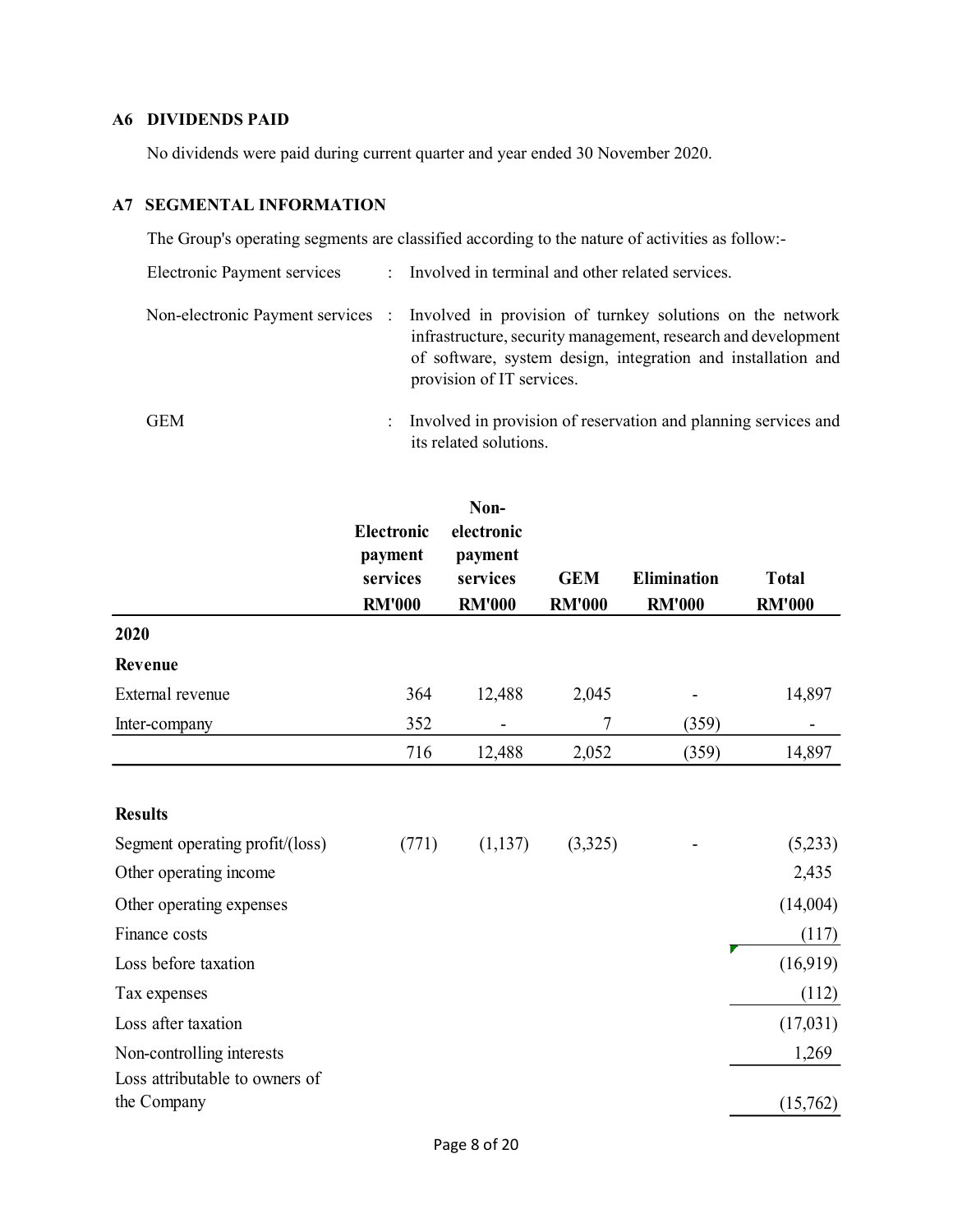### A7 SEGMENTAL INFORMATION (CONTINUED)

|                                         | <b>Electronic</b><br>payment<br>services<br><b>RM'000</b> | Non-<br>electronic<br>payment<br>services<br><b>RM'000</b> | <b>GEM</b><br><b>RM'000</b> | <b>Elimination</b><br><b>RM'000</b> | <b>Total</b><br><b>RM'000</b> |
|-----------------------------------------|-----------------------------------------------------------|------------------------------------------------------------|-----------------------------|-------------------------------------|-------------------------------|
| <b>Segments assets</b>                  | 42,643                                                    | 29,447                                                     | 37,392                      |                                     | 109,482                       |
| Other investments and market securities |                                                           |                                                            |                             |                                     | 58,272                        |
| Total assets                            |                                                           |                                                            |                             |                                     | 167,754                       |
| <b>Segments liabilities</b>             | 90                                                        | 2,835                                                      | 374                         |                                     | 3,299                         |
| Term loan                               |                                                           |                                                            |                             |                                     | 1,994                         |
| <b>Total liabilities</b>                |                                                           |                                                            |                             |                                     | 5,293                         |

# A8 VALUATION OF PROPERTY, PLANT AND EQUIPMENT

There were no valuation undertaken for property, plant and equipment.

# A9 CHANGES IN THE COMPOSITION OF THE GROUP

There were no changes in the composition of the Group during current quarter and year ended 30 November 2020 other than as disclosed below:

- 1) On 28 February 2020, Gem Live Sdn Bhd, a wholly-owned subsidiary company had incorporated a new subsidiary company namely Gem Excite Sdn Bhd.
- 2) On 17 March 2020, the Company has incorporated a new subsidiary company namely E-Fx Sdn Bhd.
- 3) On 3 September 2020, NetX Digital Limited, a wholly-owned subsidiary company has incorporated a new subsidiary company namely NetX Digital Taiwan Limited.

#### A10 CONTINGENT LIABILITIES

There were no material contingent liabilities not provided for as at the date of this report.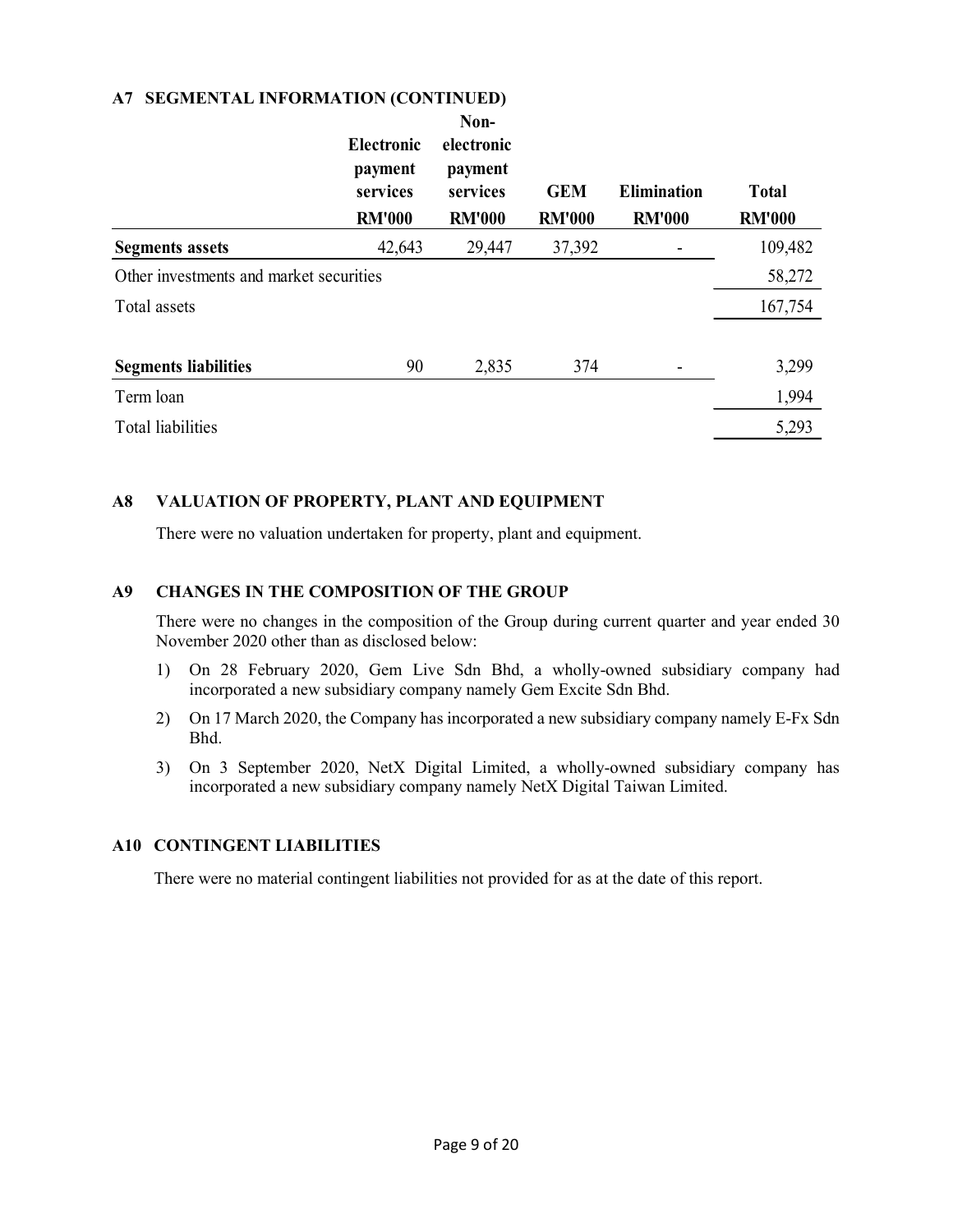#### A11 MATERIAL EVENTS SUBSEQUENT TO THE INTERIM REPORTING PERIOD

- 1) On 14 December 2020, Gem Pay Sdn Bhd, a subsidiary company had entered into a Sale and Purchase of Shares Agreement ("SPA") with Mr Foo Jee Hai for the acquisition of 1,800,000 ordinary shares in Emicro Capital (M) Sdn Bhd ("Emicro"), representing 60% of the total issued and paid-up share capital of Emicro for a total consideration of RM1,200,000. Upon completion of the acquisition, Emicro will become 60% owned subsidiary. All Conditions Precedent pursuant to the SPA have been fulfilled by the parties on 20 January 2021, marking the completion of the proposed acquisition of Emicro.
- 2) On 14 December 2020, Gem Pay Sdn Bhd, a subsidiary company had entered into a Shares Subscription Agreement with Emicro Capital (M) Sdn Bhd ("Emicro") for the subscription of up to 3,00,000 Redeemable Convertible Preference Share ("RCPS") in Emicro at the issue price of RM1.00 per RCPS in multiple transches for a total consideration of RM3,000,000.
- 3) On 8 December 2020, First United Technology Ltd, a subsidiary company had subscribed 52,138,500 new ordinary shares with 30,414,125 free Warrants C of Mlabs Systems Berhad ("Mlabs") for a total consideration of RM4,692,465 in cash via the subscription of the right shares of Mlabs at at issue price of RM0.09 each, representing 5.92% of the enlarged share capital in Mlabs.
- 4) On 14 December 2020, First United Technology Ltd, a subsidiary company had disposed 30,414,125 Warrants C of Mlabs Systems Berhad for a total consideration of RM756,082 to the open market.
- 5) First United Technology Ltd, a subsidiary company had from 16 December 2020 to 31 December 2020 disposed to the open market an aggregate 59,828,250 ordinary shares of Mlabs Systems Berhad ("Mlabs") for a total consideration of RM5,016,318, and ceased to be substantial shareholders of Mlabs on 16 December 2020.
- 6) On 29 December 2020, 213,412,750 share options were offered to eligible employee at an exercise price of option of RM0.135 each.
- 7) On 21 January 2021, the Board of Directors has approved the extension of the timeframe of up to 48 months from the date of completion of the Share Issuance at 19 January 2019 for the full utilisation of the proceeds raised from the Share Issuance to Macquarie Bank Limited.
- 8) On 26 January 2021, First United Technology Ltd, a subsidiary company had disposed 11,000,000 ordinary shares in K-Star Sports Limited to the open market. The total percentage of shareholdings in K-Star Sports Limited after the disposal of shares has reduced from 7.17% to 4.94%.

# A12 CAPITAL COMMITMENTS

The amounts of commitments not provided for as at 30 November 2020 is as follows:

| Approved and contracted for:                                 | USD'000 | RM'000 |
|--------------------------------------------------------------|---------|--------|
| Registered share capital of FFUTL to be paid up by year 2048 | 8.889   | -      |

#### A13 RELATED PARTY TRANSACTIONS

 There were no significant transactions with related parties during current quarter and year ended 30 November 2020.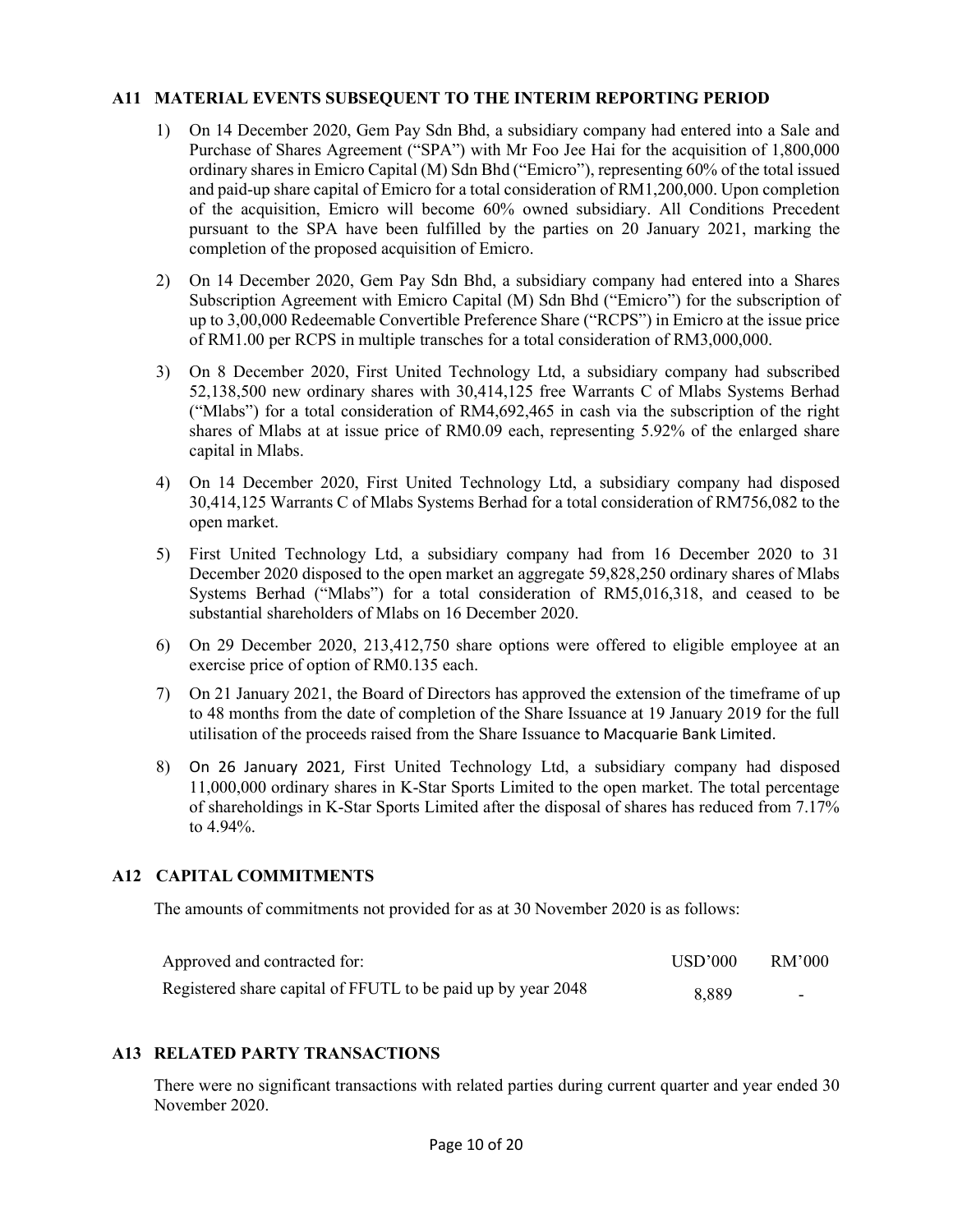|                               | <b>Individual Quarter</b> |               |                | <b>Cumulative Quarter</b> |                       |               |                |               |
|-------------------------------|---------------------------|---------------|----------------|---------------------------|-----------------------|---------------|----------------|---------------|
|                               | <b>Ended</b>              | <b>Ended</b>  |                |                           | <b>Ended</b>          | <b>Ended</b>  |                |               |
|                               | 30.11.2020                | 30.11.2019    | <b>Changes</b> |                           | 30.11.2020 30.11.2019 |               | <b>Changes</b> |               |
| <b>Group Results</b>          | <b>RM'000</b>             | <b>RM'000</b> | <b>RM'000</b>  | $\frac{0}{0}$             | <b>RM'000</b>         | <b>RM'000</b> | <b>RM'000</b>  | $\frac{0}{0}$ |
| Revenue                       | 3,418                     | N/A           |                |                           | 14,897                | N/A           |                |               |
| Gross Profit                  | 2,166                     | N/A           |                |                           | 8,914                 | N/A           |                |               |
| Loss Before Interest and Tax  | (14,678)                  | N/A           |                |                           | (16,802)              | N/A           |                |               |
| Loss Before Tax               | (14,705)                  | N/A           |                |                           | (16,919)              | N/A           |                |               |
| Loss After Tax                | (14, 814)                 | N/A           |                |                           | (17,031)              | N/A           |                |               |
| Loss Attributable to Ordinary |                           |               |                |                           |                       |               |                |               |
| Equity Holders of the Company | (13, 733)                 | N/A           |                |                           | (15,762)              | N/A           |                |               |

# B1 PERFORMANCE REVIEW

For the current quarter ended 30 November 2020, the Group recorded revenue of RM3.42 million. The revenue was generated from Non-Electronic Payment segment and GEM segment. The revenue mainly derived from project sales of network equipment and infrastructure in Non-Payment Services Segment and sales of GEM software and solutions.

The Group recorded a loss before taxation for the current quarter of RM14.71 million, mainly due to impairment on intangible assets of RM8.05 million, unrealized forex loss of RM2.66 million, loss on fair value adjustment on investment in public listed company of RM2.07 million, terminals written off of RM0.63 million, and resources invested for expansion and promotion of the business.

For the year ended 30 November 2020, the Group recorded revenue of RM14.90 million, which mainly derived from project sales of network equipment and infrastructure in Non-Payment Services Segment, sales of GEM software and solutions and rental of EFTPOS terminal to merchants.

The Group recorded a loss before taxation of RM16.92 million for year ended 30 November 2020, mainly due to impairment on intangible assets of RM8.05 million, resources invested for expansion and promotion of the business, share-based compensation expenses of RM1.68 million for share option granted to employees, forex loss of RM1.81 million, loss on fair value adjustment on investment in public listed company of RM2.1 million, professional fees on corporate exercise of RM1.00 million and terminal written off of RM0.63 million.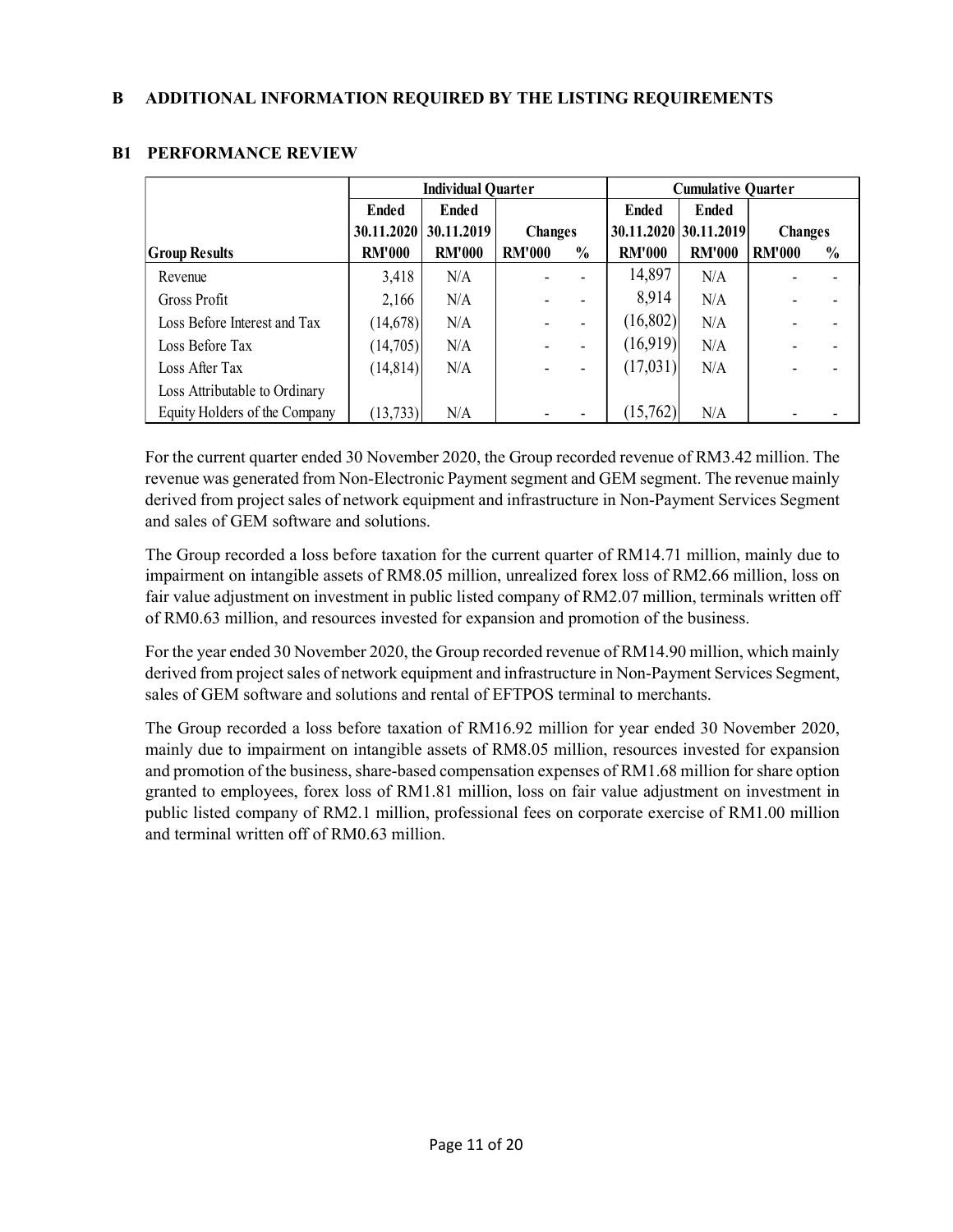# B1 PERFORMANCE REVIEW (CONTINUED)

|                                   |               | <b>Individual Quarter</b> |                       | <b>Cumulative Quarter</b> |                       |                |               |
|-----------------------------------|---------------|---------------------------|-----------------------|---------------------------|-----------------------|----------------|---------------|
|                                   | <b>Ended</b>  | <b>Ended</b>              |                       | <b>Ended</b>              | <b>Ended</b>          |                |               |
|                                   |               | 30.11.2020 30.11.2019     | <b>Changes</b>        |                           | 30.11.2020 30.11.2019 | <b>Changes</b> |               |
| <b>Electronic Payment Segment</b> | <b>RM'000</b> | <b>RM'000</b>             | <b>RM'000</b><br>$\%$ | <b>RM'000</b>             | <b>RM'000</b>         | <b>RM'000</b>  | $\frac{0}{0}$ |
| Revenue                           | 86            | N/A                       |                       | 364                       | N/A                   |                |               |
| Gross Profit                      | 30            | N/A                       |                       | 131                       | N/A                   |                |               |
| Loss Before Interest and Tax      | (7, 464)      | N/A                       |                       | (8,052)                   | N/A                   |                |               |
| Loss Before Tax                   | (7, 464)      | N/A                       |                       | (8,052)                   | N/A                   |                |               |
| Loss After Tax                    | (7, 464)      | N/A                       |                       | (8,052)                   | N/A                   |                |               |

Electronic Payment Services Segment

For the current quarter and year ended 30 November 2020, Electronic payment services segment reported revenue of RM0.086 million and RM0.36 million respectively. The revenue mainly derived from rental of EFTPOS terminal to merchants.

The loss before tax of RM7.46 million in current quarter and RM8.05 million in year ended 30 November 2020, mainly due to impairment on intangible assets of RM6.45 million, terminals written off of RM0.63 million, allowance of doubtful debts and bad debts written off of RM0.17 million and minimum resources required to service the merchants.

|                                | <b>Individual Quarter</b> |                         |                |                          |               |               |                |               | <b>Cumulative Quarter</b> |  |  |
|--------------------------------|---------------------------|-------------------------|----------------|--------------------------|---------------|---------------|----------------|---------------|---------------------------|--|--|
|                                | <b>Ended</b>              | <b>Ended</b>            |                |                          | <b>Ended</b>  | <b>Ended</b>  |                |               |                           |  |  |
| <b>Non-Electronic Payment</b>  |                           | $30.11.2020$ 30.11.2019 | <b>Changes</b> |                          | 30.11.2020    | 30.11.2019    | <b>Changes</b> |               |                           |  |  |
| Segment                        | <b>RM'000</b>             | <b>RM'000</b>           | <b>RM'000</b>  | $\frac{0}{0}$            | <b>RM'000</b> | <b>RM'000</b> | <b>RM'000</b>  | $\frac{0}{0}$ |                           |  |  |
| Revenue                        | 1,480                     | N/A                     |                | Ξ.                       | 12,488        | N/A           |                |               |                           |  |  |
| Gross Profit                   | 1,383                     | N/A                     |                |                          | 8,011         | N/A           |                |               |                           |  |  |
| Profit Before Interest and Tax | (2,993)                   | N/A                     |                | $\overline{\phantom{0}}$ | 1,167         | N/A           |                |               |                           |  |  |
| Profit Before Tax              | (3,020)                   | N/A                     |                |                          | 1,050         | N/A           |                |               |                           |  |  |
| Profit After Tax               | (3,129)                   | N/A                     |                |                          | 938           | N/A           |                |               |                           |  |  |

#### Non-electronic Payment Services Segment

This segment achieved revenue of RM1.48 million in current quarter and RM12.49 million in year ended 30 November 2020, mainly derived from project sales of network equipment and infrastructure. Currently this segment only supplies network equipment and infrastructure on a confirmed project basis.

This segment achieved a loss before tax of RM3.02 million in current quarter, mainly due to forex loss of RM2.14 million. The profit before tax of RM1.05 million for year ended 30 November 2020, mainly due to gross profit from the project sales, reduced by general & administration expenses and forex loss of RM1.81 million.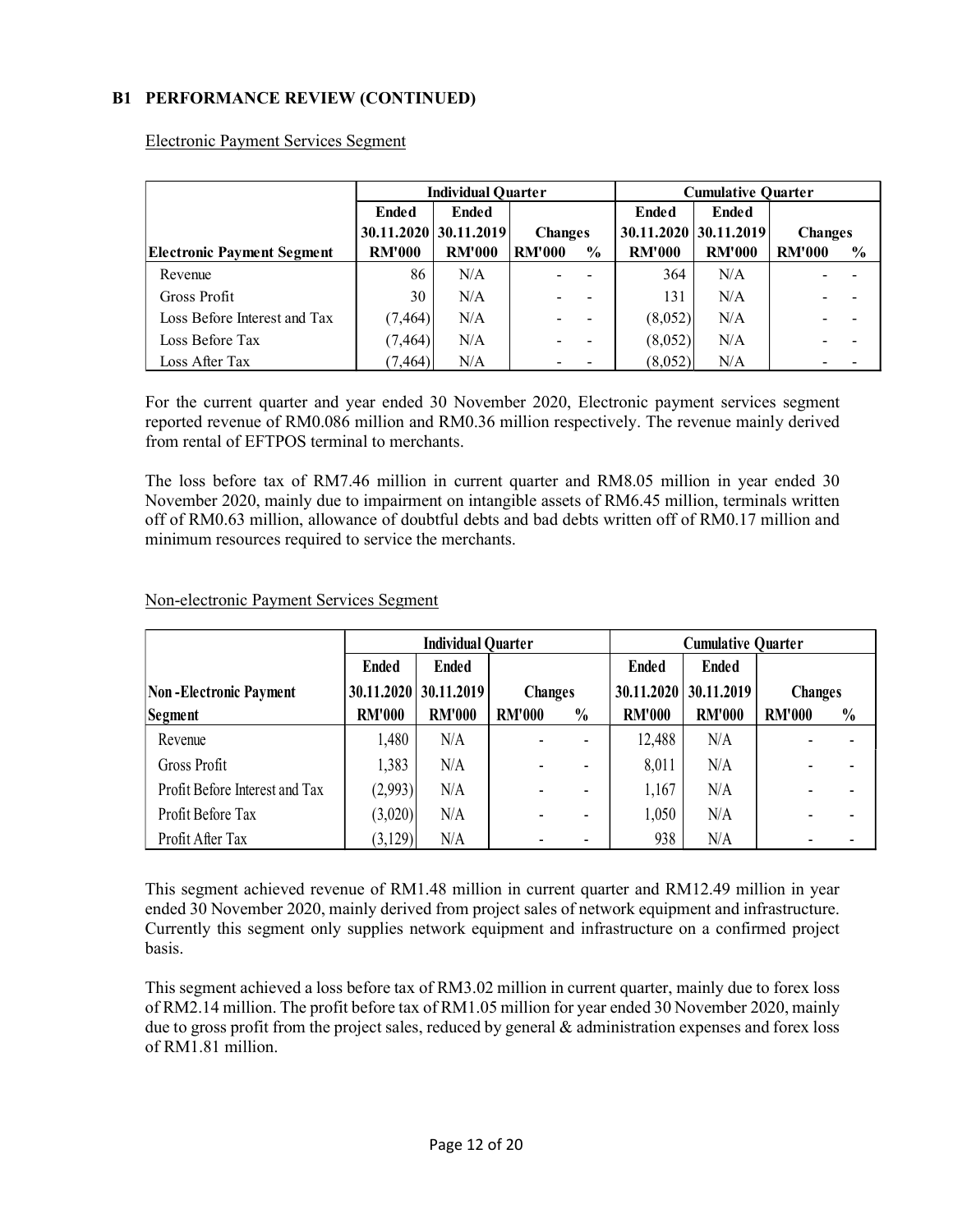# B1 PERFORMANCE REVIEW (CONTINUED)

|                              | <b>Individual Quarter</b> |               |                |               | <b>Cumulative Quarter</b> |               |               |               |            |            |                |  |
|------------------------------|---------------------------|---------------|----------------|---------------|---------------------------|---------------|---------------|---------------|------------|------------|----------------|--|
|                              | <b>Ended</b>              | <b>Ended</b>  |                |               | <b>Ended</b>              | <b>Ended</b>  |               |               |            |            |                |  |
|                              | 30.11.2020                | 30.11.2019    | <b>Changes</b> |               |                           |               |               |               | 30.11.2020 | 30.11.2019 | <b>Changes</b> |  |
| <b>GEM</b>                   | <b>RM'000</b>             | <b>RM'000</b> | <b>RM'000</b>  | $\frac{0}{0}$ | <b>RM'000</b>             | <b>RM'000</b> | <b>RM'000</b> | $\frac{0}{0}$ |            |            |                |  |
| Revenue                      | 1,852                     | N/A           |                |               | 2,045                     | N/A           |               |               |            |            |                |  |
| Gross Profit                 | 753                       | N/A           |                |               | 772                       | N/A           |               |               |            |            |                |  |
| Loss Before Interest and Tax | (2,152)                   | N/A           |                |               | (6,138)                   | N/A           |               |               |            |            |                |  |
| Loss Before Tax              | (2,152)                   | N/A           |                |               | (6,138)                   | N/A           |               |               |            |            |                |  |
| Loss After Tax               | (2,152)                   | N/A           |                |               | (6,138)                   | N/A           |               |               |            |            |                |  |

#### GEM Segment

This segment recorded a loss before tax of RM2.15 million in current quarter and RM6.14 million in year ended 30 November 2020 mainly due to impairment on intangible assets of RM1.60 million and resources invested for expansion and promotion of the business.

|                                 | <b>Current Quarter</b> | <b>Preceding Quarter</b> |                |               |
|---------------------------------|------------------------|--------------------------|----------------|---------------|
|                                 | Ended                  | Ended                    |                |               |
|                                 | 30.11.2020             | 31.08.2020               | <b>Changes</b> |               |
| <b>Group Results</b>            | <b>RM'000</b>          | <b>RM'000</b>            | <b>RM'000</b>  | $\frac{0}{0}$ |
| Revenue                         | 3,418                  | 4,666                    | (1,248)        | (27)          |
| Gross Profit                    | 2,166                  | 2,012                    | 154            | 8             |
| Profit Before Interest and Tax  | (14, 678)              | (1,293)                  | (13,385)       | (1,035)       |
| Profit Before Tax               | (14,705)               | (1,323)                  | (13, 382)      | (1,011)       |
| Profit After Tax                | (14, 814)              | (1,324)                  | (13, 490)      | (1,019)       |
| Profit Attributable to Ordinary |                        |                          |                |               |
| Equity Holders of the Company   | (13, 733)              | (1,303)                  | (12, 430)      | (954)         |

# B2 COMMENT ON MATERIAL CHANGE IN PERFORMANCE COMPARED WITH PRECEDING QUARTER

The Group recorded revenue of RM3.42 million in current quarter, lower than RM4.67 million in previous quarter, mainly due to lower revenue in project sales of network equipment and infrastructure in Non-payment segment.

The Group recorded loss before tax of RM14.71 million in current quarter, higher loss as compared to RM1.32 million in previous quarter, mainly due to impairment on intangible assets of RM8.05 million, loss on fair value adjustment on investment in public listed company of RM2.07 million as compared to gain on fair value adjustment on investment in public listed company of RM2.69 million in previous quarter, terminals written off of RM0.63 million, allowance of doubtful debts and bad debts written off of RM0.21 million.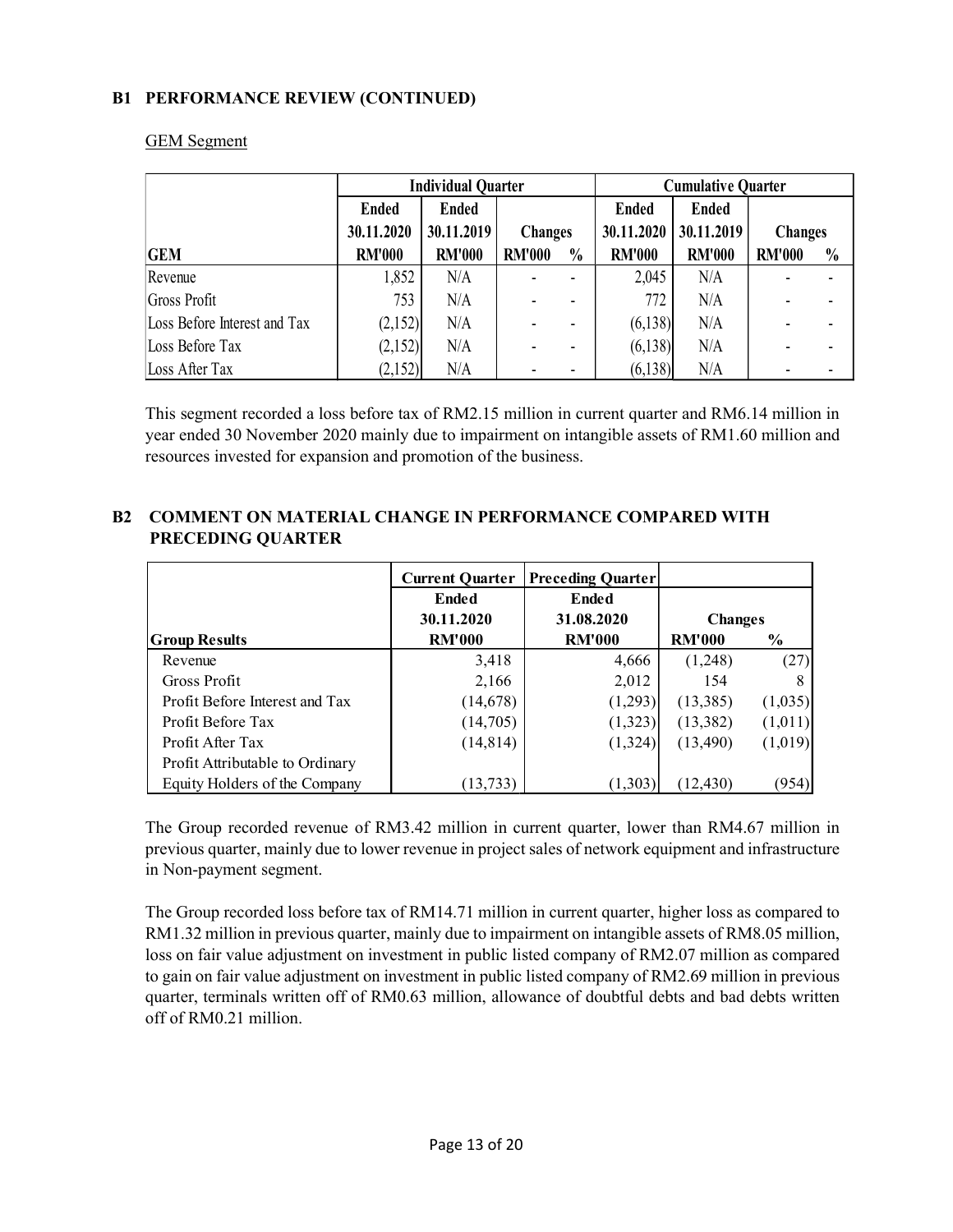# B3 FUTURE PROSPECTS

Through GemSpot Lite, the Group offers F&B merchants a variety of in-house marketing services such as photoshoots, videography, copywriting and graphic design. These services appeal to smaller F&B helps position GemSpot Lite as a one-stop provider for the merchant's marketing needs. Merchants are also able to access the mobile application space by listing and promoting their event / venue in GemSpot at a relatively cheaper cost as opposed to developing and maintaining their own proprietary mobile application.

In light of the ongoing COVID-19 pandemic, GemSpot has pivoted its business model in March 2020 to now cater to on-demand food delivery with users being able to order food and beverages in-app as restaurants are currently unable to serve patrons in their outlets and are compelled to resort to takeaway and delivery options for retail survival.

The Group intends to undertake the development of a F&B e-commerce platform, marketing of GemSpot and GemSpot Lite and enhancement of GemSpot and GemSpot Lite by way of incorporating a business intelligence and data analytics system. The business intelligence and data analytics system is expected to allow the Group to obtain meaningful and useful insights on consumer preferences, buying behaviours which allows for the Group to better enhance the consumers' experiences and allow the F&B merchants to adopt a more tailored and targeted marketing and advertising strategies. By leveraging on its business intelligence and data analytics system, the Group is also better able to tailor its marketing strategies and tap into the F&B market efficiently and effectively.

The Group has on 14 December 2020, via Gem Pay Sdn Bhd ("Gem Pay") acquired 60% equity stake in Emicro Capital (M) Sdn Bhd ("Emicro"). Emicro is primarily involved in the licensed money lending business. In today's challenging retail and economic environment, merchants are looking for trusted way to help drive average order values and conversion. The consumers are looking for more flexible and responsible ways to purchase their needs. This acquisition is intended to allow NetX to venture into the microfinancing of mobile prepaid credit and buy now, pay later strategy to diversify the revenue steam of the Group.

Gem Pay will also work closely with Emicro to secure the digital money lending license. By leveraging Emicro's top in-class digital technology, SMEs and general public will only be required to undergo an easy and fast online application, in the event of the application being approved, the requested funding will be deposited into the bank accounts within 6 hours. Emicro's artificial intelligence and machine learning will be able to help identifying the creditability of customers, as well as ensuring the financial position of the Group.

Whilst we remain cautious over the outlook of the economy, the Group will continue to explore new business opportunities to invest. The Group will continue to reinvent and improve the business and will take affirmative steps to expand the Group's scope. Despite the uncertain market condition, the Group is optimistic to deliver a reasonable performance for the financial year ending 30 November 2021.

### B4 PROFIT FORECAST OR PROFIT GUARANTEE

There is no profit forecast and profit guarantee provided by the Company.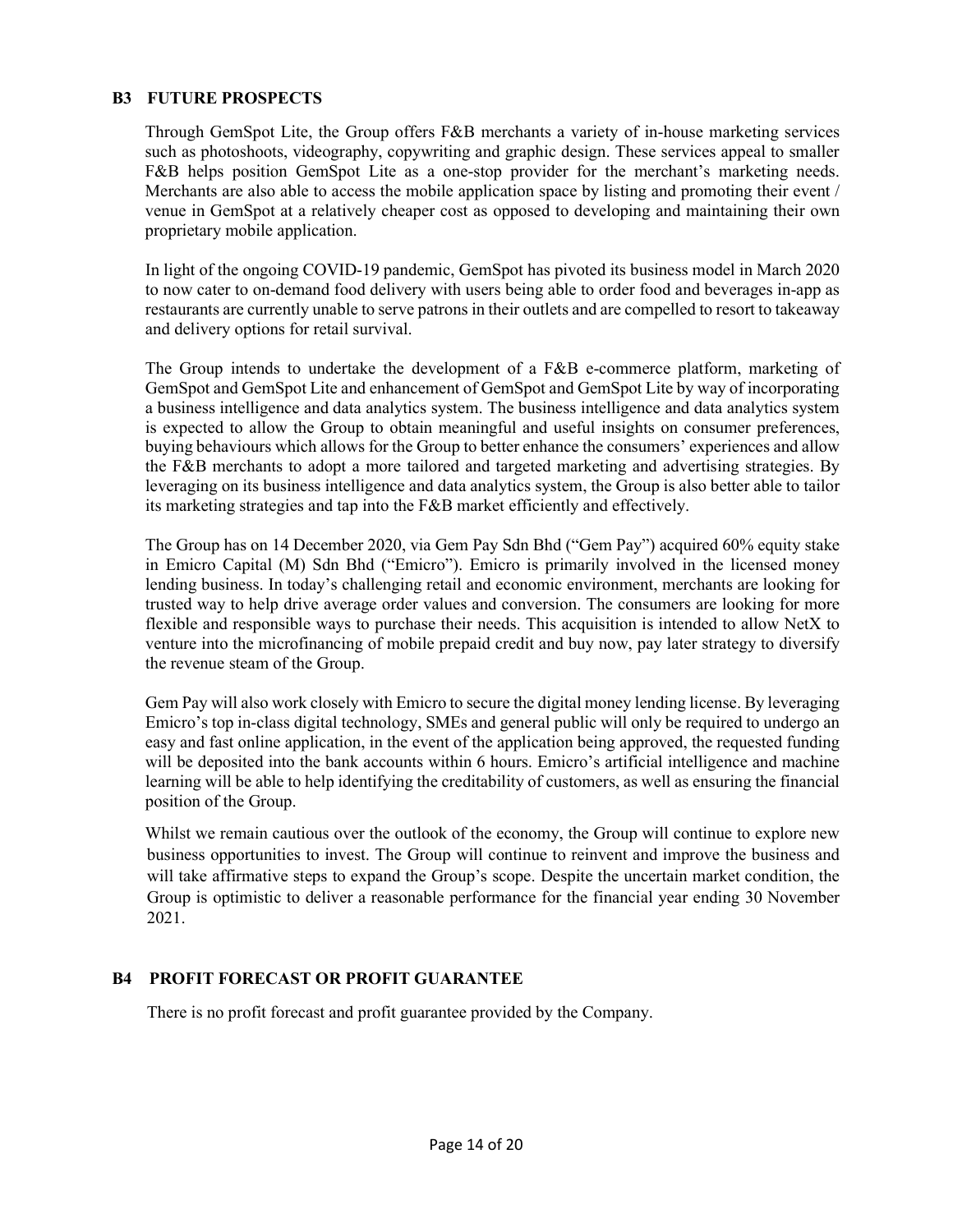# B5 PROFIT / (LOSS) BEFORE TAX

|                                                                     |                             | <b>Individual Quarter</b>                                                                   | <b>Cumulative Quarter</b>    |                                |  |
|---------------------------------------------------------------------|-----------------------------|---------------------------------------------------------------------------------------------|------------------------------|--------------------------------|--|
|                                                                     |                             | <b>Current Preceding Year</b><br><b>Quarter Corresponding</b><br><b>Ended Quarter Ended</b> | Current<br><b>Year Ended</b> | Preceding<br><b>Year Ended</b> |  |
|                                                                     | 30.11.2020<br><b>RM'000</b> | 30.11.2019<br><b>RM'000</b>                                                                 | 30.11.2020<br><b>RM'000</b>  | 30.11.2019<br><b>RM'000</b>    |  |
| Profit/(Loss) before tax is stated after<br>charging/(crediting) :- |                             |                                                                                             |                              |                                |  |
| Depreciation of PPE                                                 | 1,443                       | N/A                                                                                         | 2,456                        | N/A                            |  |
| Depreciation of Right of Use Asset                                  | 116                         | N/A                                                                                         | 116                          | N/A                            |  |
| Amortisation of intangible assets                                   | 301                         | N/A                                                                                         | 1,225                        | N/A                            |  |
| Bad debts written off                                               | 65                          | N/A                                                                                         | 65                           | N/A                            |  |
| Property, plant and equipment written off                           | 626                         | N/A                                                                                         | 627                          | N/A                            |  |
| Intangible Assets written off                                       | 19                          | N/A                                                                                         | 19                           | N/A                            |  |
| Impairment of intangible assets                                     | 8,052                       | N/A                                                                                         | 8,052                        | N/A                            |  |
| Interest expense                                                    | 27                          | N/A                                                                                         | 117                          | N/A                            |  |
| Foreign exchange (gain) / loss                                      | 2,139                       | N/A                                                                                         | 1,811                        | N/A                            |  |
| Interest income                                                     | (466)                       | N/A                                                                                         | (1,647)                      | N/A                            |  |
| Rental income                                                       | (65)                        | N/A                                                                                         | (141)                        | N/A                            |  |
| FV (Gain)/Loss on Investment                                        | 2,069                       | N/A                                                                                         | 2,102                        | N/A                            |  |
| Share-based Compensation expenses                                   |                             | N/A                                                                                         | 1,677                        | N/A                            |  |
| Reversal of impairment                                              | (74)                        | N/A                                                                                         | (74)                         | N/A                            |  |
| Allowance for doubtful debts                                        | 222                         | N/A                                                                                         | 222                          | N/A                            |  |

### B6 TAXATION

|                     |                                                                   | <b>Individual Quarter</b>                                                                     | <b>Cumulative Quarter</b>                                          |                                                                      |
|---------------------|-------------------------------------------------------------------|-----------------------------------------------------------------------------------------------|--------------------------------------------------------------------|----------------------------------------------------------------------|
|                     | Current<br><b>Quarter</b><br>Ended<br>30.11.2020<br><b>RM'000</b> | <b>Preceding Year</b><br>Corresponding<br><b>Quarter Ended</b><br>30.11.2019<br><b>RM'000</b> | <b>Current Year</b><br><b>Ended</b><br>30.11.2020<br><b>RM'000</b> | <b>Preceding</b><br><b>Year Ended</b><br>30.11.2019<br><b>RM'000</b> |
| Current period      |                                                                   |                                                                                               |                                                                    |                                                                      |
| - Income taxation   | (2)                                                               | N/A                                                                                           |                                                                    | N/A                                                                  |
| - Deferred taxation | 111                                                               | N/A                                                                                           | 111                                                                | N/A                                                                  |
| Total               | 109                                                               | N/A                                                                                           | 112                                                                | N/A                                                                  |

 The Malaysian income tax is calculated at the statutory tax rate of 24% of the estimated taxable profit for the financial year.

 The effective tax rate of the Group for the financial year were higher than the statutory tax rate mainly due to certain expenses not tax allowable.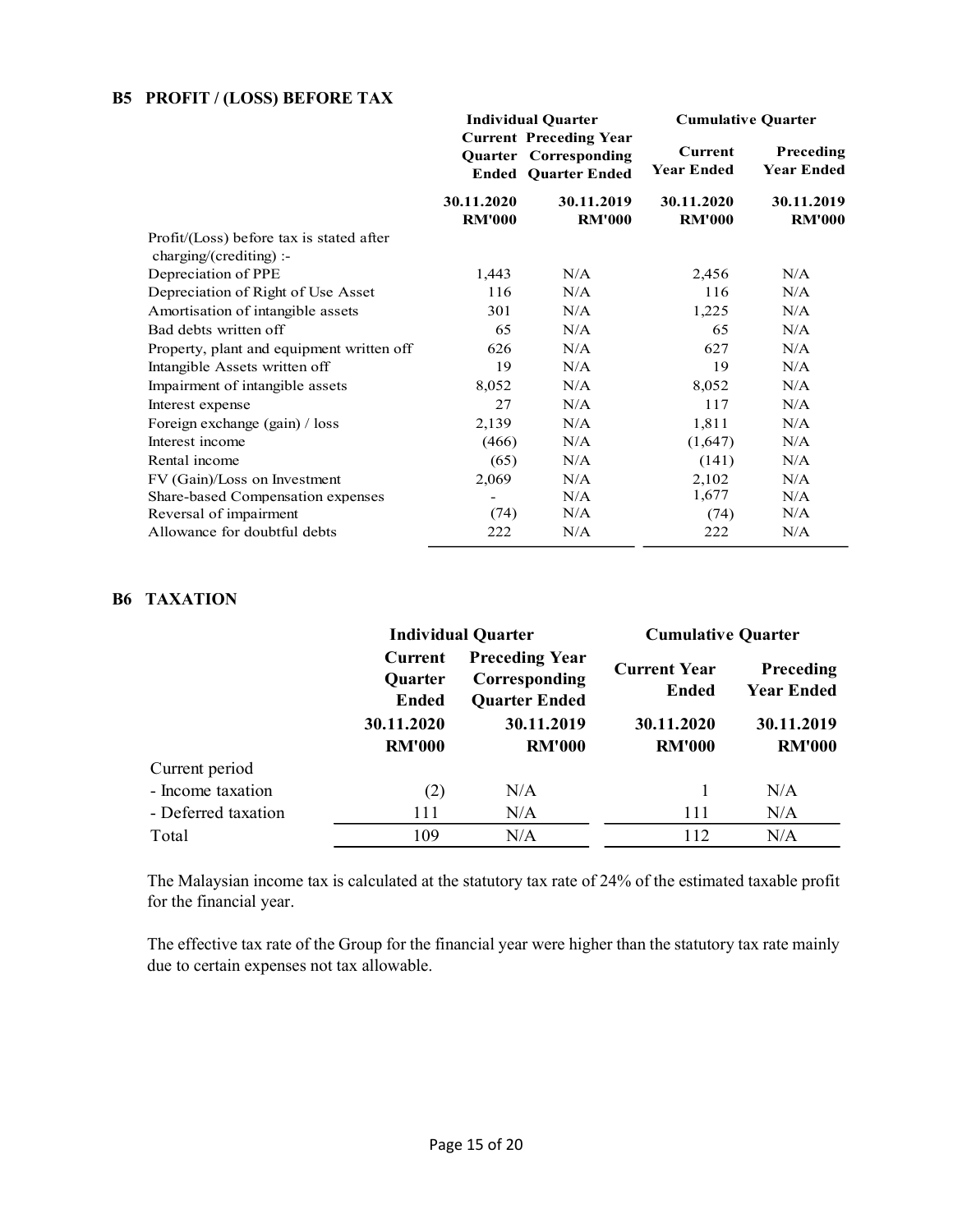# B7 CORPORATE PROPOSALS

There were no other corporate proposals which had been announced by the Company and are pending for completion as at end of current quarter other than as disclosed below:

- 1) On 6 April 2020, Gem Live Sdn Bhd ("GEM"), an indirect wholly-owned subsidiary had entered into a Memorandum of Understanding with Lambomove Sdn Bhd (formerly known as Oriented Media Services Sdn Bhd) ("Lambomove") for the appointment of Lambomove as GEM's food delivery service provider to its customers. Todate, there is no material development pertaining to this MOU.
- 2) On 9 October 2020, Gem Pay Sdn Bhd, a subsidiary company had entered into a Memorandum of Understanding with XOX Media Sdn Bhd, a wholly owned subsidiary of XOX Bhd, for the purpose to discuss, explore and enter into negotiations in respect of a business arrangement to provide and rent to XOX Media Sdn Bhd of up to 1,000 units of contactless payment terminals an/or cashless e-wallet payment solutions to be incorporated into smart vending machines. Todate, both parties are working on the business arrangement.

# B8 STATUS OF UTILISATION OF PROCEEDS

# A) STATUS OF UTILISATION OF PROCEEDS RAISED FROM SHARE ISSUANCE TO MACQUARIE BANK LIMITED

On 16 June 2017, the Company entered into a conditional subscription agreement with Macquarie Bank Limited ("Macquarie Bank") in relation to the proposed issuance and allotment of up to 500 million new ordinary shares in NetX to Macquarie Bank in accordance with the terms and conditions of the Subscription Agreement ("Proposed Share Issuance")

The Shares Issuance was completed on 19 January 2018. The 500 million Subscription Shares under the Share Issuance have fully subscribed by Macquarie Bank raising RM21,103,000 for the Company.

MPEX has been enhanced to be a payment exchange system that allows users to make payments, receive money, exchange with other currencies and withdraw money using other popular and established payment services and will be renamed as eFX system. The balance of proceeds available will be channelled towards the development and marketing of eFX system.

| Purpose                                 | <b>Proposed</b><br><b>Utilisation</b><br>(RM'000) | Actual<br><b>Utilisation</b><br>(RM'000) | <b>Balance</b><br>(RM'000) | <b>Intended</b><br>Timeframe for<br><b>Utilisation</b> |
|-----------------------------------------|---------------------------------------------------|------------------------------------------|----------------------------|--------------------------------------------------------|
| Development and marketing of eFX System | 20,000                                            | 9,044                                    |                            | 10,956 Within 48 months                                |
| <b>Working Capital</b>                  | 323                                               | 323                                      |                            | Within 24 months                                       |
| Expenses for the Share Issuance         | 780                                               | 780                                      | $\overline{\phantom{a}}$   | Immediate                                              |
|                                         | 21,103                                            | 10.147                                   | 10,956                     |                                                        |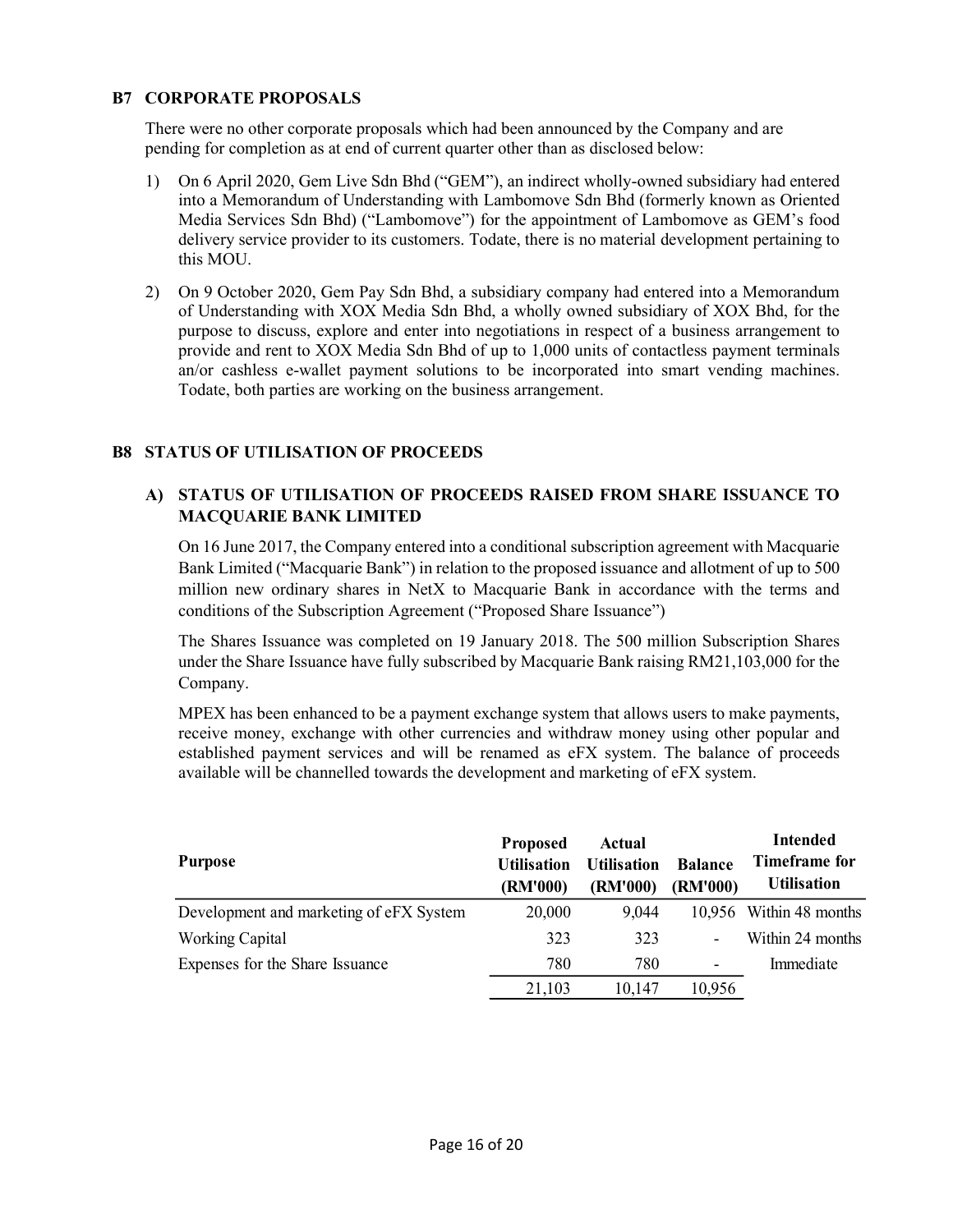# B8 STATUS OF UTILISATION OF PROCEEDS (cont'd)

# B) PRIVATE PLACEMENT OF UP TO 10% OF THE TOTAL NUMBER OF ISSUED SHARES TO THIRD PARTY INVESTOR(S)

On 15 March 2018, The Company propose to undertake the private placement of new ordinary shares of up to 10% of the total number of issued shares of the Company to third party investor(s). The private placement was completed on 20 April 2018 following the listing and quotation of 243,998,000 placement shares at RM0.0271 per placement shares on the Ace Market of Bursa Securities, raising RM6,612,346 for the Company.

|                                    | <b>Propose</b>  | Actual                                 |                              | Intended for       |
|------------------------------------|-----------------|----------------------------------------|------------------------------|--------------------|
|                                    |                 | <b>Utilisation Utilisation Balance</b> |                              | <b>Timeframe</b>   |
| <b>Purpose</b>                     | <b>(RM'000)</b> |                                        | (RM'000) (RM'000)            | <b>Utilisation</b> |
| Payallz's funding requirement for  | 6.504           | 6,504                                  |                              | Within 36 months   |
| <b>Onliner Project</b>             |                 |                                        |                              |                    |
| Expenses for the Private Placement | 108             | 108                                    | $\qquad \qquad \blacksquare$ | Immediate          |
|                                    | 6,612           | 6,612                                  | -                            |                    |

# C) PRIVATE PLACEMENT OF UP TO 30% OF THE TOTAL NUMBER OF ISSUED SHARES TO THIRD PARTY INVESTOR(S)

On 16 January 2019, the Company proposed to undertake the private placement of up to 30% of the total number of issued shares of the Company to third party investor(s). The Private Placement was completed on 21 November 2019, following the listing and quotation of 840,089,500 placement shares on the Ace Market of Bursa Securities, raising RM12,814,411 for the Company.

| <b>Purpose</b>                                                         | <b>Purpose</b><br><b>Utilisation</b><br>(RM'000) | Actual<br><b>Utilisation</b><br>(RM'000) | <b>Balance</b><br>(RM'000) | Intended for<br><b>Timeframe</b><br><b>Utilisation</b> |
|------------------------------------------------------------------------|--------------------------------------------------|------------------------------------------|----------------------------|--------------------------------------------------------|
| Development of the GEM<br>application                                  | 6,000                                            | 6,000                                    |                            | Within 24 months                                       |
| Marketing costs for the GEM<br>application<br>Expenses for the Private | 6,514                                            | 6,381                                    | 133                        | Within 24 months                                       |
| Placement                                                              | 300                                              | 300                                      |                            | Immediate                                              |
|                                                                        | 12,814                                           | 12,681                                   | 133                        |                                                        |

\*\* The Gem application has been rebranded to GemSpot and GemSpot Lite in December 2019. The balance of proceeds available will be channelled towards the marketing of the rebranded application.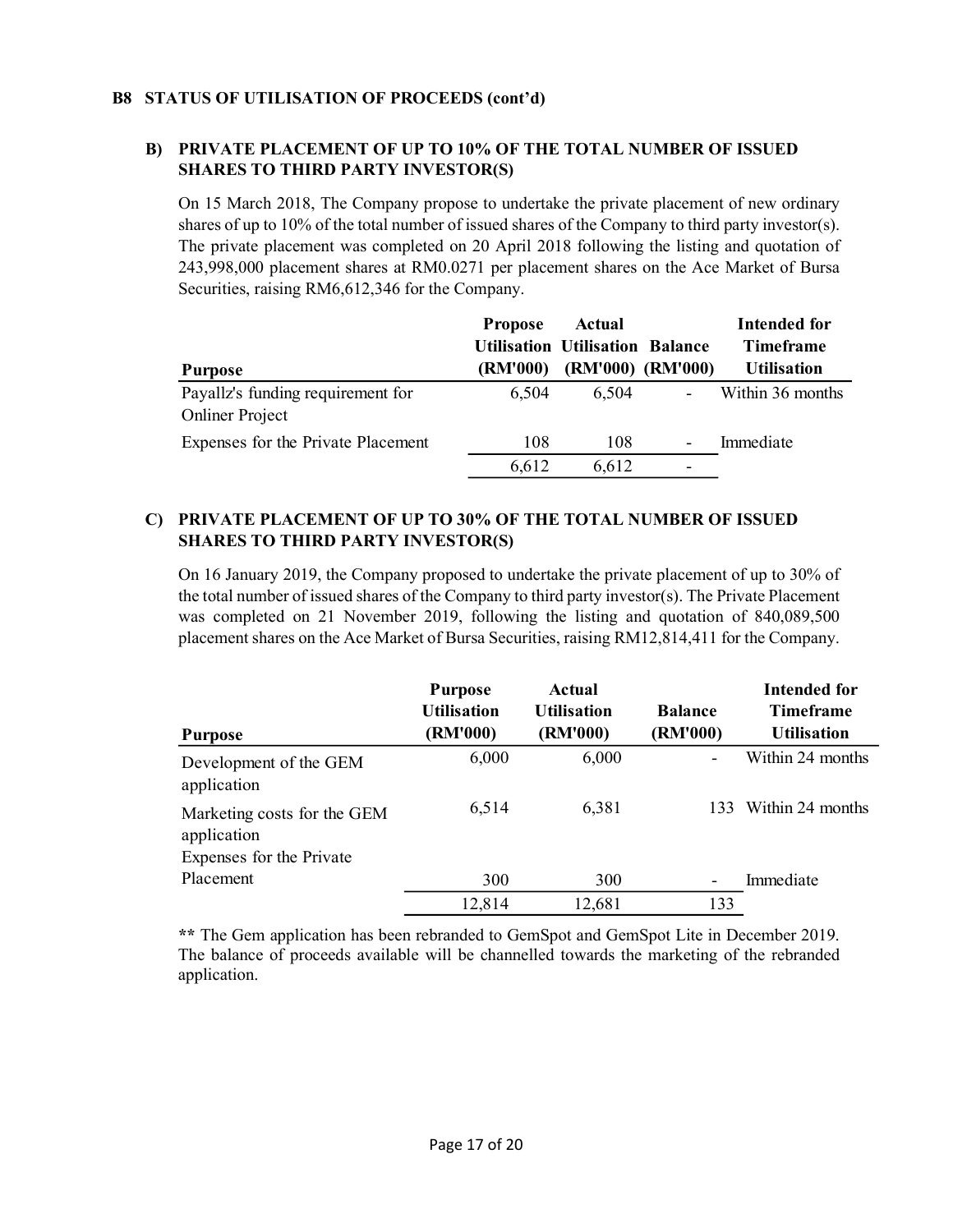# B8 STATUS OF UTILISATION OF PROCEEDS (cont'd)

# D) PRIVATE PLACEMENT OF UP TO 10% OF THE TOTAL NUMBER OF ISSUED SHARES TO THIRD PARTY INVESTOR(S)

On 9 January 2020, the Company proposed to undertake private placement of up to 10% of total number of issued shares of the Company to independent third party investors. The Private Placement was completed on 21 April 2020 following the listing and quotation of 390,038,800 placement shares on the Ace Market of Bursa Securities, raising RM4,668,357 for the Company.

|                             | <b>Purpose</b><br><b>Utilisation</b> | Actual<br><b>Utilisation</b> | <b>Balance</b> | Intended for<br><b>Timeframe</b> |
|-----------------------------|--------------------------------------|------------------------------|----------------|----------------------------------|
| <b>Purpose</b>              | (RM'000)                             | (RM'000)                     | (RM'000)       | <b>Utilisation</b>               |
| Rebranding and upgrading of | 4,573                                | 1,231                        |                | 3,342 Within 12 months           |
| the GEM application         |                                      |                              |                |                                  |
| Expenses for the Private    |                                      |                              |                |                                  |
| Placement                   | 95                                   | 95                           |                | Immediate                        |
|                             | 4,668                                | 1,326                        | 3,342          |                                  |

# E) PRIVATE PLACEMENT OF UP TO 10% OF THE TOTAL NUMBER OF ISSUED SHARES TO THIRD PARTY INVESTOR(S)

On 29 May 2020, the Company proposed to undertake the private placement of up to 10% of the total number of issued shares of the Company (excluding treasury shares) to third party investors. The Private Placement was completed on 16 June 2020 following the listing and quotation of 459,891,000 placement shares on the Ace Market of Bursa Securities, raising RM4,690,888 for the Company

|                            | <b>Purpose</b><br><b>Utilisation</b> | <b>Actual</b><br><b>Utilisation</b> | <b>Balance</b> | <b>Intended for</b><br><b>Timeframe</b> |
|----------------------------|--------------------------------------|-------------------------------------|----------------|-----------------------------------------|
| <b>Purpose</b>             | (RM'000)                             | (RM'000)                            | (RM'000)       | <b>Utilisation</b>                      |
| Enhancement of GemSpot and | 4,581                                | 502                                 | 4.079          | Within 12 months                        |
| GemSpot Lite               |                                      |                                     |                |                                         |
| Expenses for the Private   |                                      |                                     |                |                                         |
| Placement                  | 110                                  | 110                                 |                | Immediate                               |
|                            | 4,691                                | 612                                 | 4,079          |                                         |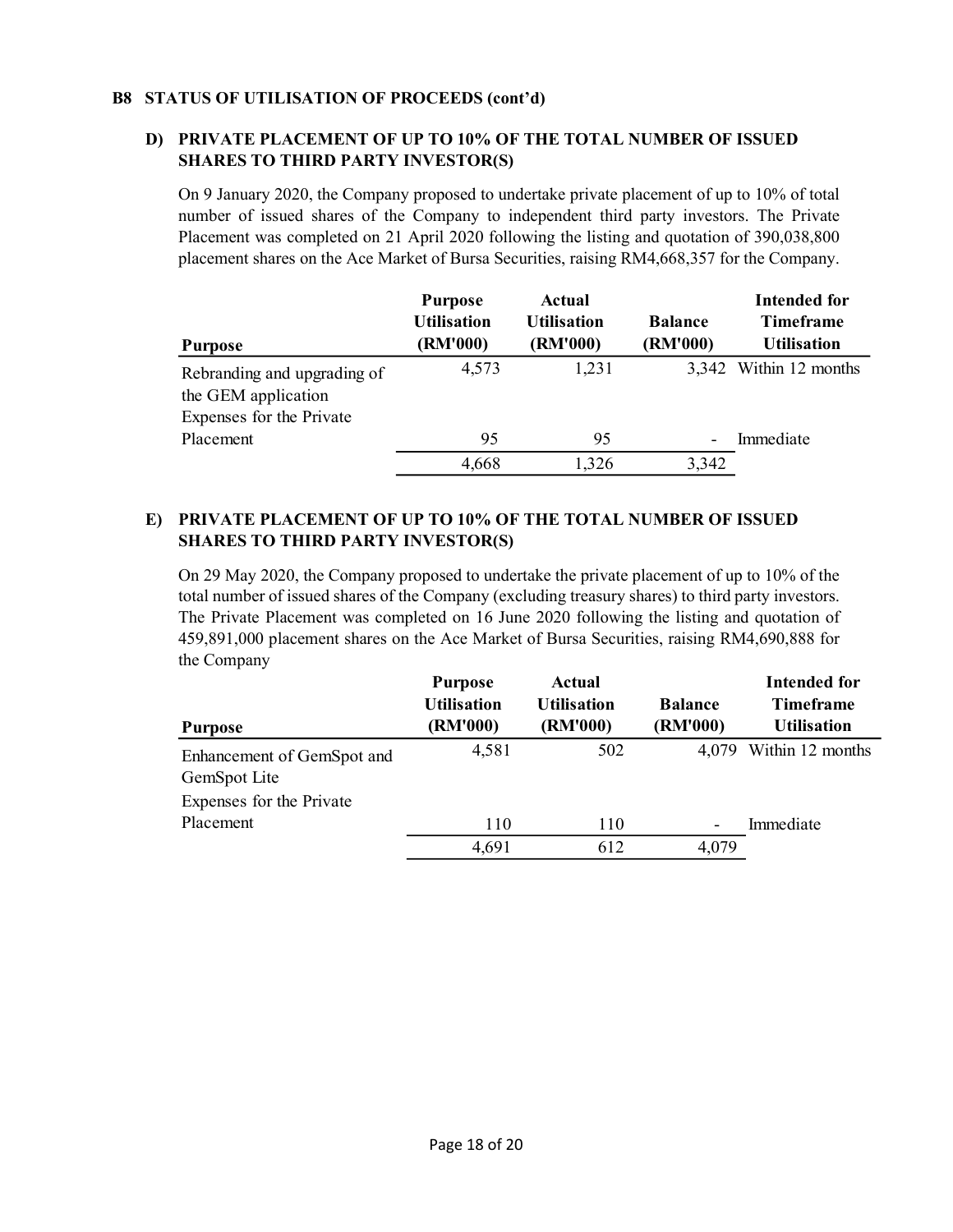# B8 STATUS OF UTILISATION OF PROCEEDS (cont'd)

### F) SHARE CONSOLIDATION AND RIGHTS ISSUE WITH WARRANTS

On 14 August 2020, the Company revised its proposal to undertake the consolidation of every 25 ordinary shares in NetX ("NetX Shares" or "Shares") into 1 NetX Share ("Share Consolidation"); and renounceable rights issue of up to 629,491,596 new Shares ("Rights Shares") together with up to 314,745,798 free detachable warrants in NetX ("Warrants C") on the basis of 6 Rights Shares together with 3 free Warrants C for every 2 existing Share (after the Share Consolidation) held by the entitled shareholders ("Rights Issue with Warrant"). The Rights Issue with Warrant has been completed on 3 November 2020 following the listing and quotation of 626,136,825 Rights Shares and 313,068,412 Warrants C, raising RM81,397,787 for the Company.

| <b>Purpose</b>                                                                        | <b>Purpose</b><br><b>Utilisation</b><br>(RM'000) | Actual<br><b>Utilisation</b><br>(RM'000) | <b>Balance</b><br>(RM'000) | Intended for<br><b>Timeframe</b><br><b>Utilisation</b> |
|---------------------------------------------------------------------------------------|--------------------------------------------------|------------------------------------------|----------------------------|--------------------------------------------------------|
| Development of a F&B e-<br>commerce platform                                          | 5,000                                            |                                          | 5,000                      | Within 18 months                                       |
| Marketing of GemSpot and<br>GemSpot Lite                                              | 25,000                                           |                                          |                            | 25,000 Within 36 months                                |
| Development and intergration of<br>business intelligence and data<br>analytics system | 8,000                                            |                                          | 8,000                      | Within 36 months                                       |
| Investment or partnership in other<br>complementary businesses or<br>assets           | 25,000                                           |                                          |                            | 25,000 Within 36 months                                |
| Working capital                                                                       | 17,498                                           | 282                                      |                            | 17,216 Within 24 months                                |
| Expenses for the Right Issue                                                          | 900                                              | 900                                      |                            | Immediate                                              |
|                                                                                       | 81,398                                           | 1,182                                    | 80,216                     |                                                        |

#### B9 GROUP BORROWINGS AND DEBT SECURITIES

|                             | As at<br>30.11.2020<br><b>Unaudited</b><br><b>RM'000</b> | As at<br>30.11.2019<br><b>Audited</b><br><b>RM'000</b> |  |
|-----------------------------|----------------------------------------------------------|--------------------------------------------------------|--|
| <b>Short term borrowing</b> |                                                          |                                                        |  |
| Term loan - Secured         | 336                                                      | 329                                                    |  |
| Long term borrowing         |                                                          |                                                        |  |
| Term loan - Secured         | 1,658                                                    | 1.779                                                  |  |

The term loans is denominated in Ringgit Malaysia and the interest rate of the term loan at the reporting date is 3.69% per annum.